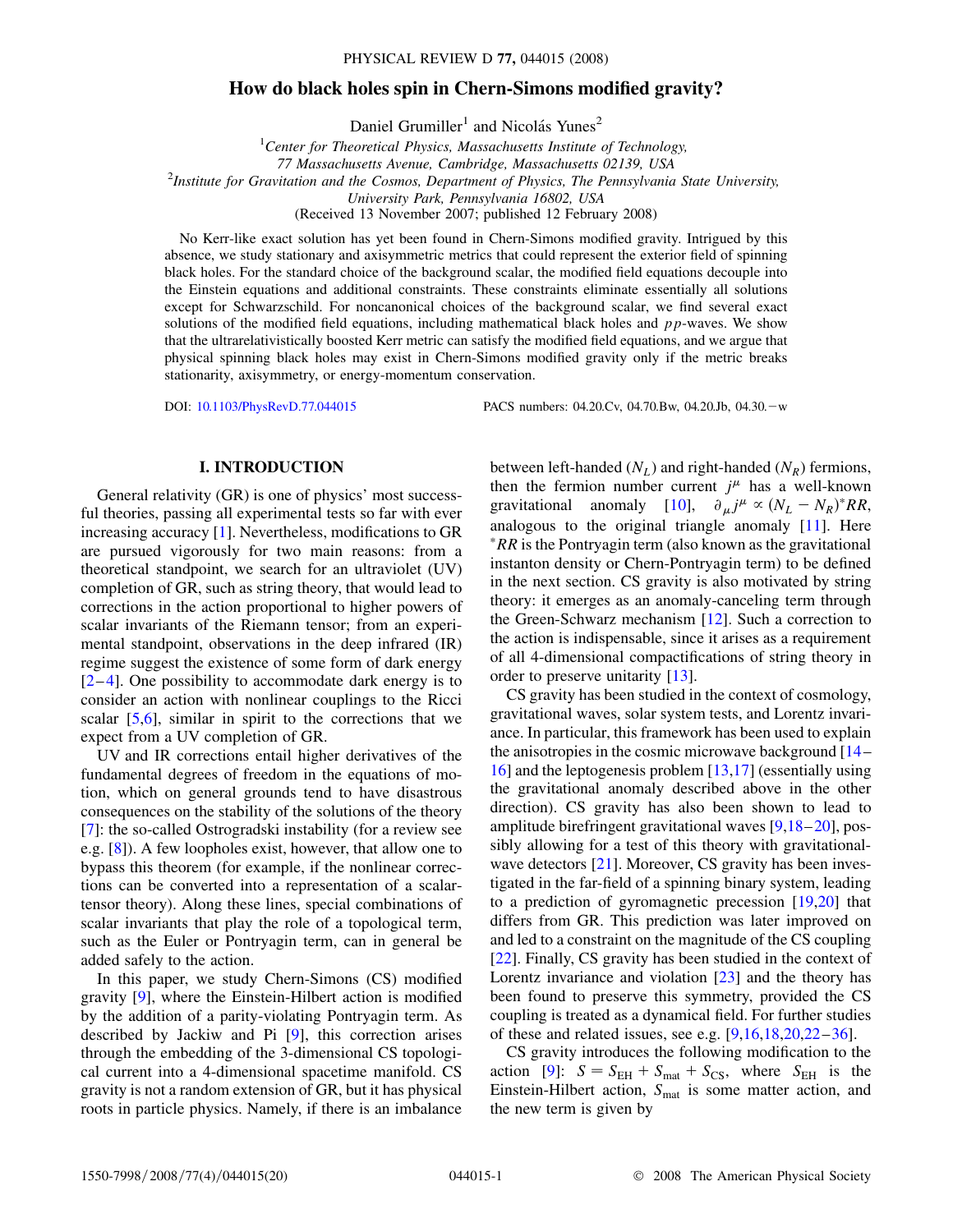$$
S_{\rm CS} \sim \int dV \theta^* RR. \tag{1}
$$

<span id="page-1-0"></span>In Eq.  $(1)$  $(1)$ ,  $dV$  is a 4-dimensional volume element,  $RR$  is the Pontryagin term, and  $\theta$  is a *background scalar field* (we shall define this action in more detail in the next section). This scalar field, sometimes called a gravitational axion, acts as a *CS coupling function* that can be interpreted either as an external or a dynamical quantity. In the former case, CS gravity is an effective theory that derives from some other, more fundamental gravity theory that physically defines the scalar field. In the latter case, the scalar field possesses its own equation of motion, which could in principle contain a potential and a kinetic term [\[22\]](#page-18-13).

The strength of the CS correction clearly depends on the CS coupling function. If we consider CS gravity as an effective theory, the coupling function is suppressed by some mass scale, which could lie between the electroweak and the Planck scale, but it is mostly unconstrained [[22\]](#page-18-13). In the context of string theory, the coupling constant has been computed in very conservative scenarios, leading to a Planck mass suppression [\[17\]](#page-18-8). In less conservative scenarios, there could exist enhancements that elevate the coupling function to the realm of the observable. Some of these scenarios are cosmologies where the string coupling vanishes at late times  $[37-47]$  $[37-47]$  $[37-47]$  $[37-47]$ , or where the field that generates  $\theta$  couples to spacetime regions with large curvature [[48](#page-18-18),[49](#page-18-19)] or stress-energy density [\[21\]](#page-18-11).

The CS correction is encoded in the modified field equations, which can be obtained by varying the modified action with respect to the metric. The divergence of the modified field equations establishes the Pontryagin constraint  $R = 0$ , through the Bianchi identities for a vacuum or conserved stress-energy tensor. Not only does this constraint have important consequences on the conservation of energy, but it also restricts the space of solutions of the modified theory. For example, although this restriction is not strong enough to eliminate the Schwarzschild solution, it does eliminate the Kerr solution. Since astrophysical observations suggest that supermassive black holes (BHs) at the center of galaxies do have a substantial spin (see e.g. [[50](#page-18-20)] and references therein), this raises the interesting question of what replaces the Kerr solution in CS gravity.

In this paper, we search for solutions to the CS modified field equations that could represent the exterior gravitational field of a spinning star or BH. We find that solutions cluster into two different classes: GR solutions that independently satisfy both the vacuum Einstein equations and the modified field equations; non-GR solutions that satisfy the modified field equations but not the vacuum Einstein equations. We carry out an extensive study of solutions by looking at three groups of line elements: spherically symmetric metrics; static and axisymmetric metrics; and stationary and axisymmetric metrics. The first group contains GR solutions only, independently of the choice of the CS scalar field. The second group leads to a decoupling of the modified field equations for ''natural'' choices of the scalar field, which again reduces to trivial GR solutions. In fact, we show here that static and axisymmetric line elements are forced to be spatially conformally flat if such a decoupling occurs. The third group also leads to the same decoupling for the canonical choice of the scalar field, and we argue against the existence of nontrivial solutions.

This paper suggests that stationary and axisymmetric line elements in CS gravity probably do not admit solutions of the field equations for the canonical choice of the CS scalar field. However, solutions do exist when more general scalar fields are considered, albeit not representing physical BH configurations [\[51\]](#page-18-21). We find two types of solutions, mathematical BHs and ultrarelativistically boosted BHs, which, to our knowledge, are the first examples of BH and BH-like solutions in CS gravity, besides Schwarzschild and Reissner-Nordström. The first type arises when we consider a subclass of stationary and axisymmetric line elements (the so-called van Stockum class), for which we find both GR and non-GR solutions for noncanonical scalar fields. For instance, we shall demonstrate that the line element

<span id="page-1-1"></span>
$$
ds^2 = -\rho \left(1 - \frac{2m}{\sqrt{\rho}}\right)dt^2 - 2\rho dt d\phi + \frac{1}{\sqrt{\rho}}(d\rho^2 + dz^2),\tag{2}
$$

together with the CS scalar field  $\theta = 2\sqrt{\rho}z/3$ , satisfies the -modified field equations but does not arise in GR as a vacuum solution. The metric in Eq. ([2\)](#page-1-1) represents BHs in the mathematical sense only: it exhibits a Killing horizon at  $\sqrt{\rho} = 2m = \text{const}$ , but it contains unphysical features, -<br>7 -<br>ว such as closed timelike curves that are not screened by a horizon. The second type of solutions with a noncanonical scalar field arises when we consider scalar fields whose divergence is a Killing vector. These fields lead to exact gravitational *pp*-wave solutions of GR and non-GR type. One particular example that we shall discuss in this paper is the ultrarelativistically boosted Kerr BH,

<span id="page-1-2"></span>
$$
ds^{2} = -2du dv - h_{0}\delta(u)\ln(x^{2} + y^{2})du^{2} + dx^{2} + dy^{2},
$$
\n(3)

with the CS scalar field  $\theta = \lambda v$ , where  $h_0$  and  $\lambda$  are constants.

Although we did not find a Kerr analogue by searching for stationary and axisymmetric solutions, spinning BHs do seem to exist in the theory. This suggestion is fueled by the existence of two different limits of the Kerr spacetime that are still preserved: the Schwarzschild limit and the Aichelburg-Sexl limit, Eq. ([3](#page-1-2)), which we shall show persists in CS gravity. These limits, together with the existence of a nonaxisymmetric far-field solution [[20](#page-18-10)], indicate that a spinning BH solution must exist, albeit not with the standard symmetries of the Kerr spacetime. Unfortunately, spacetimes with only one or no Killing vector are prohibi-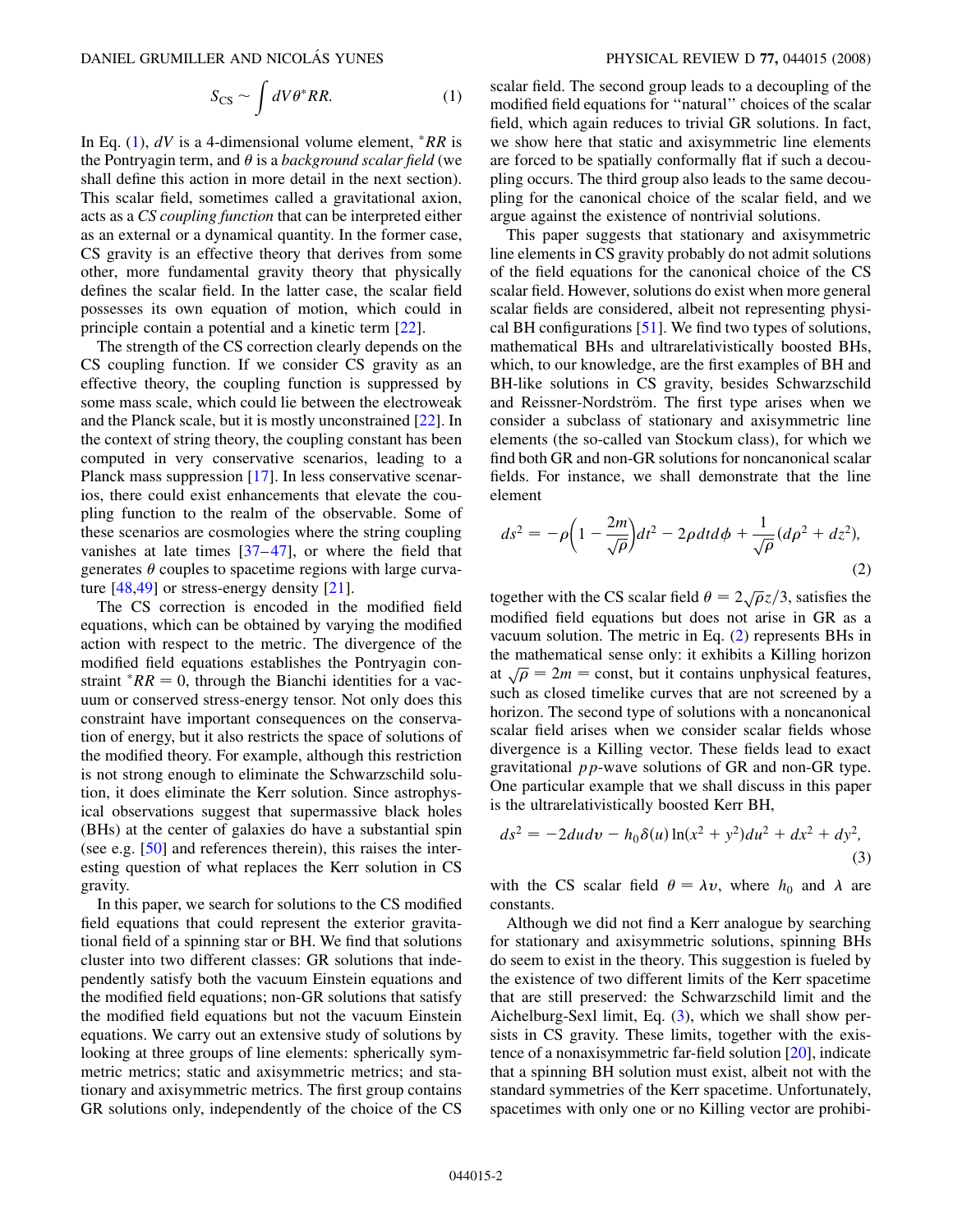tively general and their study goes beyond the scope of this work. Nonetheless, the possibility of constructing such solutions by breaking stationarity or axisymmetry is discussed and a better understanding of solutions in CS gravity is developed. Finally, we show how to recover the Kerr solution by postulating, in an *ad hoc* manner, a nonconserved energy momentum tensor and deduce that it violates the classical energy conditions.

This paper is organized as follows: Sec. II reviews some basic features of CS modified gravity and exploits two alternative formulations of the Pontryagin constraint, one based upon the spinorial decomposition of the Weyl tensor and one based upon its electromagnetic decomposition, to reveal some physical consequences of this constraint; Sec. III revisits the Schwarzschild, Friedmann-Robertson-Walker, and Reissner-Nordström solutions in CS modified gravity and addresses the sensitivity of these solutions to the choice of CS coupling function; Sec. IV studies static, axisymmetric line elements in great detail, while Sec. V investigates stationary, axisymmetric metrics and provides the first nontrivial exact solutions to CS modified gravity, including mathematical BH solutions; Sec. VI addresses metrics that break axisymmetry or stationarity and concentrates on nontrivial solutions for *pp*-waves and the Aichelburg-Sexl boosted Kerr metric; Sec. VII concludes and points to future research.

We use the following conventions in this paper: we work exclusively in four spacetime dimensions with signature  $(-, +, +, +)$  [[52](#page-18-22)], with Latin letters  $(a, b, \ldots, h)$  ranging over all spacetime indices; curvature quantities are defined as given in the MAPLE GRTENSORII package [\[53\]](#page-18-23); round and square brackets around indices denote symmetrization and antisymmetrization, respectively, namely  $T_{(ab)} := \frac{1}{2}(T_{ab} +$  $T_{ba}$  and  $T_{[ab]} := \frac{1}{2}(T_{ab} - T_{ba})$ ; partial derivatives are sometimes denoted by commas, e.g.  $\partial \theta / \partial r = \partial_r \theta = \theta_r$ . The Einstein summation convention is employed unless otherwise specified, and we use geometrized units where  $G = c = 1$ .

#### **II. CS MODIFIED GRAVITY**

#### **A. ABC of CS**

<span id="page-2-5"></span>In this section, we summarize the basics of CS modified gravity, following the formulation of [\[9\]](#page-18-1). Let us begin by defining the full action of the theory [\[54\]](#page-18-24):

$$
S = \kappa \int d^4x \sqrt{-g} \left( R - \frac{1}{4} \theta^* R R \right) + S_{\text{mat}} \tag{4}
$$

<span id="page-2-0"></span>where  $\kappa = 1/(16\pi)$ , g is the determinant of the metric, the integral extends over all spacetime, *R* is the Ricci scalar,  $S<sub>mat</sub>$  is some unspecified matter action, and *RR* is the Pontryagin term. The latter is defined via

$$
^*RR := ^*R^a{}_b{}^{cd}R^b{}_{acd}, \tag{5}
$$

where the dual Riemann tensor is given by

$$
{}^*R^a{}_b{}^{cd} := \frac{1}{2} \epsilon^{cdef} R^a{}_{bef}, \tag{6}
$$

<span id="page-2-3"></span>with  $\epsilon^{cdef}$  the 4-dimensional Levi-Civita tensor [[55](#page-18-25)]. The Pontryagin term  $[Eq, (5)]$  $[Eq, (5)]$  $[Eq, (5)]$  can be expressed as the divergence

$$
\nabla_a K^a = \frac{1}{4}^* R R \tag{7}
$$

<span id="page-2-4"></span>of the Chern-Simons topological current  $(\Gamma$  is the Christoffel connection),

$$
K^a := \epsilon^{abcd} (\Gamma^n{}_{bm} \partial_c \Gamma^m{}_{dn} + \frac{2}{3} \Gamma^n{}_{bm} \Gamma^m{}_{cl} \Gamma^l{}_{dn}), \qquad (8)
$$

thus the name ''Chern-Simons modified gravity'' [\[56\]](#page-18-26).

The modified field equations can be obtained by varying the action with respect to the metric. Exploiting the wellknown relations

$$
\delta R^b{}_{acd} = \nabla_c \delta \Gamma^b{}_{ad} - \nabla_d \delta \Gamma^b{}_{ac} \tag{9}
$$

and

$$
\delta \Gamma^{b}{}_{ac} = \frac{1}{2} g^{bd} (\nabla_a \delta g_{dc} + \nabla_c \delta g_{ad} - \nabla_d \delta g_{ac}), \qquad (10)
$$

<span id="page-2-1"></span>the variation of the geometric part of the action leads to

$$
\delta S - \delta S_{\text{mat}} = \kappa \int d^4 x \sqrt{-g} \Big( R_{ab} - \frac{1}{2} g_{ab} R + C_{ab} \Big) \delta g^{ab} - \frac{\kappa}{4} \int d^4 x \sqrt{-g^*} R R \delta \theta + \Sigma_{\text{EH}} + \Sigma_{\text{CS}}.
$$
\n(11)

<span id="page-2-6"></span>Here, the tensor  $C_{ab}$  stands for a 4-dimensional Cotton-like tensor, which we shall refer to as the C-tensor [\[57\]](#page-18-27), given by

$$
C^{ab} := \nu_c \epsilon^{cde(a} \nabla_e R^b)_d + \nu_{cd} {}^* R^{d(ab)c}, \qquad (12)
$$

where

$$
\nu_a := \nabla_a \theta, \qquad \nu_{ab} := \nabla_a \nabla_b \theta = \nabla_{(a} \nabla_{b)} \theta \qquad (13)
$$

are the velocity and covariant acceleration of  $\theta$ , respec-tively [\[58\]](#page-18-28). We shall always assume that  $v_a$  does not vanish identically, because otherwise the model reduces to GR [\[59\]](#page-18-29).

Surface terms are collected in the third line of Eq. [\(11\)](#page-2-1) and arise due to repeated integration by parts and application of Stokes' theorem. In particular,  $\Sigma_{EH}$  and  $\Sigma_{CS}$  arise from variation of the Einstein-Hilbert and CS sector of the action, respectively. The former expression is well known, while the latter contains a term with  $\delta\Gamma$ ,

<span id="page-2-2"></span>
$$
\Sigma_{\text{CS}} = \kappa \int d^4x \sqrt{-g} \nabla_d (\theta^* R^{abcd} \delta \Gamma_{bac}) + \cdots. \tag{14}
$$

It is worthwhile pointing out that one cannot just impose Dirichlet boundary conditions on the induced metric at the boundary by adding the Gibbons-Hawking-York term, as it is the case in GR  $[60,61]$  $[60,61]$ . There is no obvious way to cancel the term containing the variation of the connection,  $\delta\Gamma$ , in Eq. [\(14\)](#page-2-2), except by imposing suitable falloff con-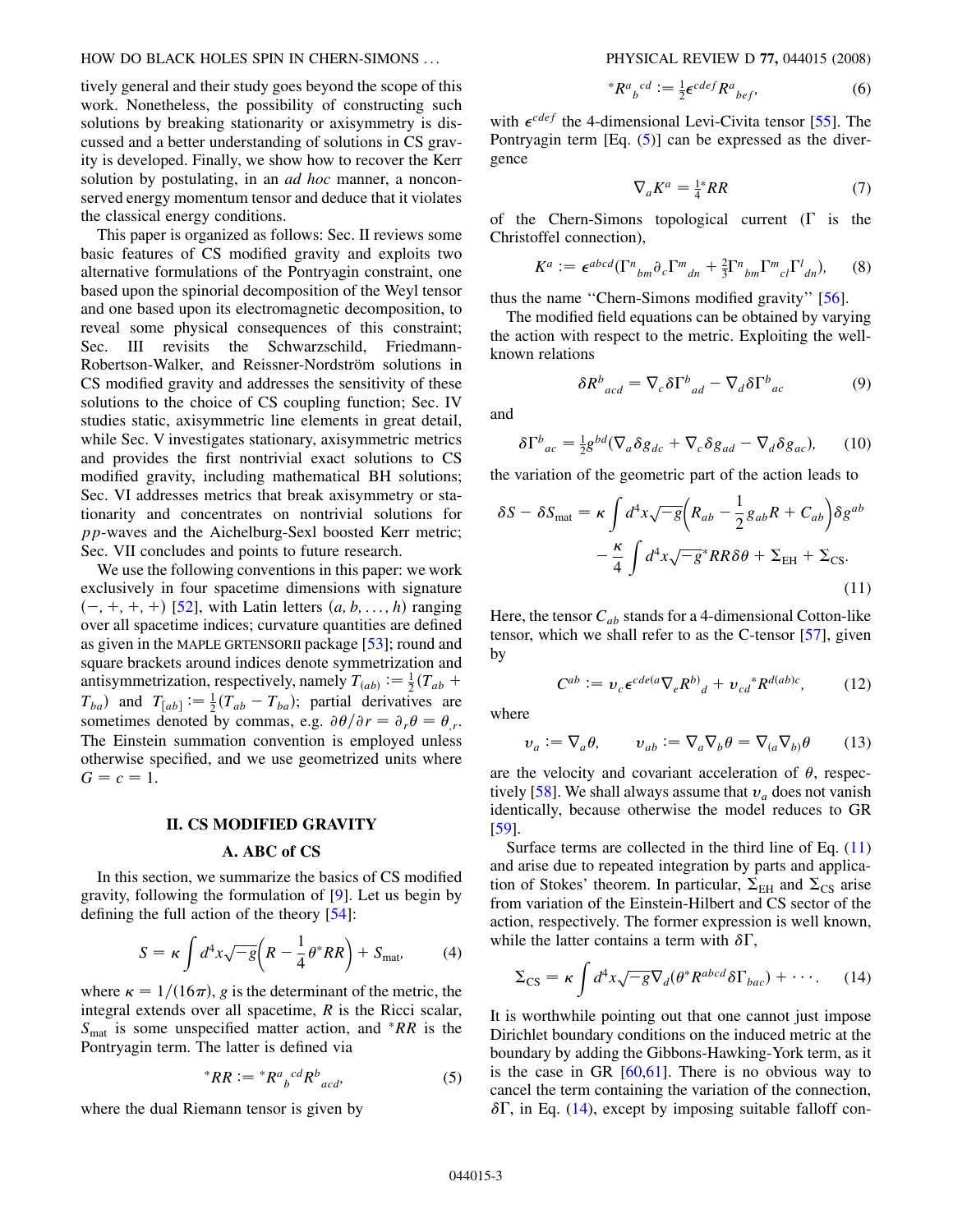ditions on the scalar field  $\theta$  or Dirichlet boundary conditions on the connection. Even though we shall neglect boundary issues henceforth, we emphasize that these considerations are relevant in many applications, such as BH thermodynamics.

The modified field equations are then given by the first line of Eq.  $(11)$  $(11)$ , provided the second line vanishes. The vanishing of *RR* is the so-called Pontryagin constraint and we shall study it in Sec. II B. The modified field equations in the presence of matter sources are then given by

$$
G_{ab} + C_{ab} = 8\pi T_{ab},\tag{15}
$$

<span id="page-3-4"></span>where  $G_{ab} = R_{ab} - \frac{1}{2} g_{ab} R$  is the Einstein tensor and  $T_{ab}$  is the stress-energy tensor of the source. In this paper, we are primarily concerned with the vacuum case,  $T_{ab} = 0$ , for which the modified field equations reduce to

$$
R_{ab} + C_{ab} = 0,\t\t(16)
$$

<span id="page-3-3"></span>due to the tracelessness of the C-tensor,  $C^a_{\ a} = 0$ . Like in GR, vacuum solutions in CS gravity satisfy

$$
R = 0.\t(17)
$$

### **B. Pontryagin constraint**

<span id="page-3-0"></span>Let us now discuss the Pontryagin constraint

$$
^*RR = 0,\t\t(18)
$$

which then forces the second line in Eq.  $(11)$  $(11)$  $(11)$  to vanish. One route to obtain the Pontryagin constraint is to treat  $\theta$  as a dynamical field (or rather a Lagrange multiplier). By varying the action with respect to  $\theta$ , we obtain the equations of motion for the scalar field that dynamically enforce the Pontryagin constraint.

Another route to obtain the Pontryagin constraint is to treat  $\theta$  as an external quantity. In this case, there are no equations of motion for the scalar field. Nonetheless, by taking the covariant divergence of the equations of motion and using the contracted Bianchi identities, one obtains

$$
\nabla_a C^{ab} = \frac{1}{8} v^{b*} R R = 8\pi \nabla_a T^{ab}.
$$
 (19)

Usually, it is desirable to require that the stress energy be covariantly conserved. However, in CS modified gravity this need not be the case because a nonvanishing covariant divergence  $\nabla_a T^{ab} \neq 0$  could be balanced by a nonvanishing Pontryagin term—this is, in fact, how the term arises in some approaches in the first place, cf. [\[28\]](#page-18-32). We shall come back to this issue at the end of Sec. VI, but for the time being we shall set  $T^{ab} = 0$ , which then leads to the Pontryagin constraint.

The Pontryagin constraint is a necessary condition for any vacuum spacetime that solves the modified field equations, but what does it mean physically? We shall attempt to answer this question by providing two alternative formulations of this constraint, but before doing so, let us discuss some general properties and consequences of Eq.  $(18)$  $(18)$ . First, notice that setting the *RR* term to zero leads to the conserved current  $K^a$  [Eqs. ([7](#page-2-3)) and [\(8](#page-2-4))], which is topological in nature, and thus implies this quantity is intrinsically different from typical conserved quantities, such as energy or angular momentum. Second, when the CS action is studied on-shell [Eq. [\(4\)](#page-2-5) with  $*RR = 0$ ] it reduces to the GR action, an issue that is of relevance for stability considerations, e.g. thermodynamic stability in BH mechanics.

<span id="page-3-1"></span>The first physical interpretation of the Pontryagin constraint can be obtained by considering a spinorial decomposition. Let us then consider the useful relation

$$
^*RR = ^*CC,\t(20)
$$

which we prove in Appendix A. In Eq. ([20](#page-3-1)), *C* is the Weyl tensor defined in  $(A2)$  $(A2)$  $(A2)$  and  ${}^*C$  its dual, defined in  $(A3)$  $(A3)$ . This identity allows us to use powerful spinorial methods to map the Weyl tensor into the Weyl spinor [[62](#page-18-33)], which in turn can be characterized by the Newman-Penrose (NP) scalars  $(\Psi_0, \Psi_1, \Psi_2, \Psi_3, \Psi_4)$ . In the notation of [\[63\]](#page-18-34), the Pontryagin constraint translates into a reality condition on a quadratic invariant of the Weyl spinor, I,

$$
\Im(I) = \Im(\Psi_0 \Psi_4 + 3\Psi_2^2 - 3\Psi_1 \Psi_3) = 0. \tag{21}
$$

<span id="page-3-2"></span>Such a reality condition is particularly useful for the consideration of algebraically special spacetimes. For instance, it follows immediately from Eq. ([21\)](#page-3-2) that spacetimes of Petrov types *III*, *N* and *O* obey the Pontryagin constraint, since in the latter case all NP scalars vanish, while in the former cases (in an adapted frame) only  $\Psi_3$  or  $\Psi_4$  are nonvanishing. Moreover, all spacetimes of Petrov types *D*, *II* and *I* are capable of violating Eq. [\(21\)](#page-3-2). For example, for spacetimes of Petrov type *II* one can choose an adapted tetrad such that  $\Psi_0 = \Psi_1 = \Psi_3 = 0$ , which then reduces Eq.  $(21)$  to the condition that either the real part or the imaginary part of  $\Psi_2$  has to vanish.

The reality condition of Eq.  $(21)$  $(21)$  $(21)$  can also be useful in applications of BH perturbation theory. For instance, in the metric reconstruction of the perturbed Kerr spacetime [[64\]](#page-19-0), the NP scalars  $\Psi_1 = \Psi_3 = 0$  vanish. In this context gravitational waves are characterized by  $\Psi_{4,0}$ , while  $\Psi_2$  is in general nonvanishing. In a tetrad that represents a transverse-traceless frame, these scalars are given by

$$
\Psi_{4,0} = \ddot{h}_+ \mp i\ddot{h}_\times,\tag{22}
$$

where  $h_{+,\times}$  are the plus/cross polarization of the waveform, and the overhead dot stands for partial time deriva-tive [\[65\]](#page-19-1). Obviously,  $\Psi_0\Psi_4 = (\ddot{h}_+)^2 + (\ddot{h}_\times)^2$  is real, which again reduces Eq.  $(21)$  $(21)$  $(21)$  to the condition that either the real part or the imaginary part of  $\Psi_2$  has to vanish. Neither of these possibilities is the case for the Kerr BH or perturbations of it [\[64\]](#page-19-0).

Another interpretation of the Pontryagin constraint can be obtained by exploiting the split of the Weyl tensor into electric and magnetic parts (see e.g. [\[66\]](#page-19-2)). Given some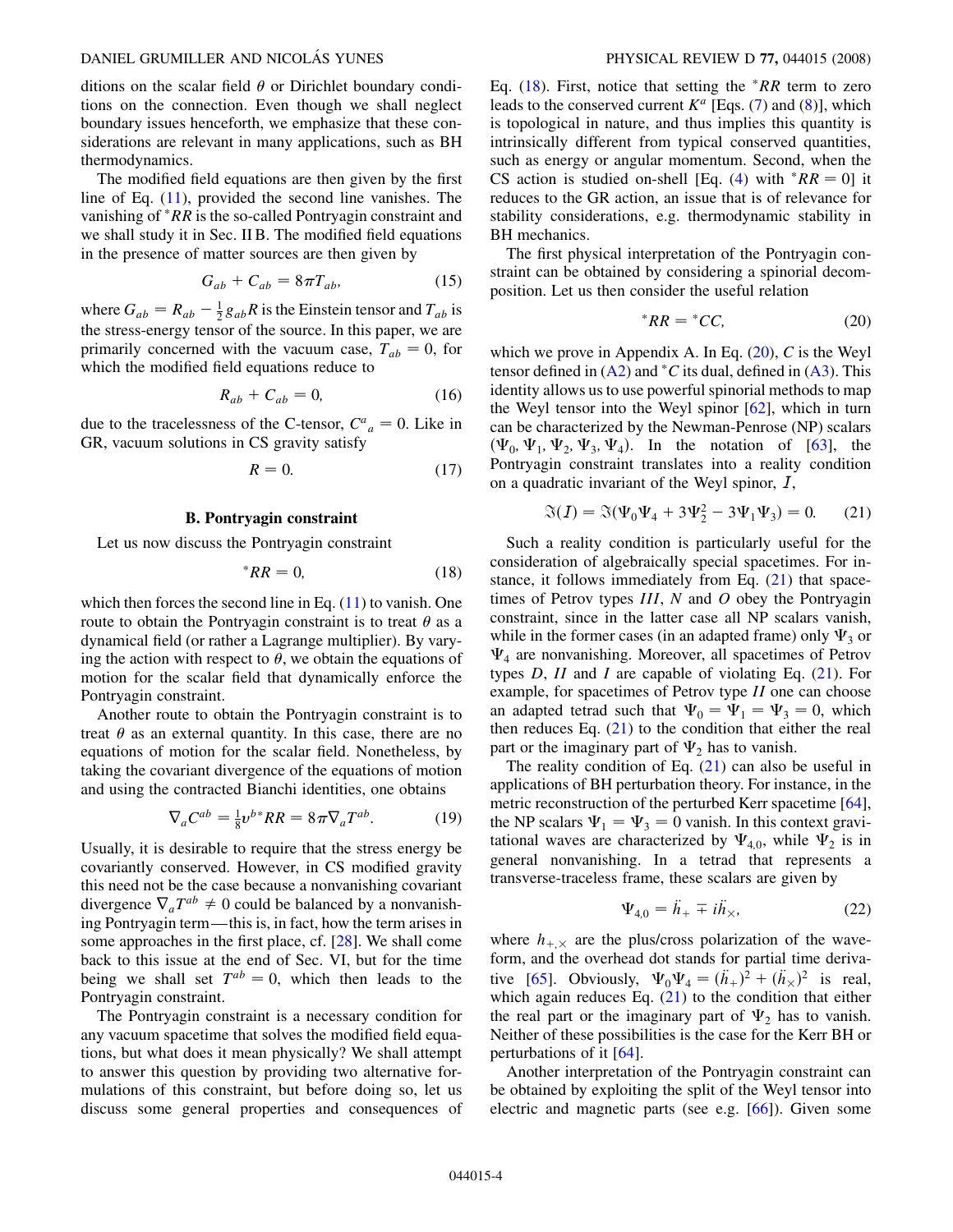timelike vector field  $u^a$ , normalized so that  $u_a u^a = -1$ , one can define the electric and magnetic parts of the Weyl tensor as

$$
\left(C_{abcd} + \frac{i}{2} \epsilon_{abef} C^{ef}_{cd}\right) u^b u^d = E_{ac} + i B_{ac}.
$$
 (23)

<span id="page-4-0"></span>Then, the Pontryagin constraint is equivalent to the condition [[67](#page-19-3)]

$$
E_{ab}B^{ab} = 0.\t\t(24)
$$

This leads to three possibilities: either the spacetime is purely electric ( $B_{ab} = 0$ ) or purely magnetic ( $E_{ab} = 0$ ) or orthogonal, in the sense that Eq.  $(24)$  holds. Equation  $(24)$ is a perfect analogue to the condition  $^*FF \propto \mathbf{E} \cdot \mathbf{B} = 0$ , which holds for specific configurations in electrodynamics, including purely electric ( $\mathbf{B} = 0$ ), purely magnetic ( $\mathbf{E} =$ 0), and electromagnetic wave configurations ( $\mathbf{E} \neq 0 \neq \mathbf{B}$ ,  $\mathbf{E} \cdot \mathbf{B} = 0$ ). This suggests that there could be single shockwave solutions in CS gravity compatible with Eq.  $(24)$ , which we shall indeed encounter in Sec. VI. In light of this electromagnetic analogy, the Pontryagin constraint can be rephrased as ''the gravitational instanton density must vanish," since the quantity *FF* is sometimes referred to as the ''instanton density.''

The electromagnetic decomposition of the Pontryagin constraint also allows for a physical interpretation in terms of perturbations of the Schwarzschild solution. In BH perturbation theory (see e.g.  $[68]$ ), the metric perturbation is also decomposed through the electromagnetic Weyl tensor. The electric and magnetic parts can then be related to the flux of mass and angular momentum across the horizon. Suffice it to say that, for a binary BH system in the slow-motion/small-hole approximation [\[68\]](#page-19-4), these tensors are of order  $E_{ab} \sim \mathcal{O}(\Phi)$  and  $B_{ab} \sim \mathcal{O}(v\Phi)$ , where the Newtonian potential  $\Phi$  is of  $\mathcal{O}(v^2)$  via the Virial theorem, with  $v \ll 1$  the orbital velocity. In this case, the Pontryagin constraint is satisfied *automatically* up to terms of  $O(v^5)$ . Within the post-Newtonian (PN) approximation [[69](#page-19-5)], these conclusions imply that the PN metric for nonspinning point particles in the quasicircular approximation violates the Pontryagin constraint at 2.5 PN order  $[O(v/c)^5]$ , which is precisely the order at which gravitational waves appear.

Even for noncanonical choices of the scalar field, such as  $\theta = z$  proposed in [[34](#page-18-35)], the far-field expansion of the Kerr metric does not satisfy the Pontryagin constraint to all orders. This is so because obviously *RR* is independent of  $\theta$ . In fact, one can show that violations of the constraint for the metric considered in [\[34\]](#page-18-35) occur already at second order in the metric perturbation, which renders this metric hopeless as an exact CS solution. This observation is concurrent with the role the Pontryagin constraint may play for gravitational waves [[70](#page-19-6)].

Finally, we can employ the electromagnetic analogy to anticipate the answer to the question we pose in the title of this paper. Namely, we are looking for a ''rotating charge''

configuration (where  $\mathbf{E} \neq 0 \neq \mathbf{B}$ ), which simultaneously is an "electromagnetic wave" configuration (where  $E \cdot$ **). We know that no such solutions exist in electro**dynamics, except for two limits [\[71\]](#page-19-7): if the rotation (and thus  $\bm{B}$ ) approaches zero or if the charge is infinitely boosted (and thus *B* becomes orthogonal to *E*). The first case corresponds to a static configuration, while the second one to an ultrarelativistic limit. We shall indeed find below both analogues as solutions of CS modified gravity, but we stress that the naive analogy with electrodynamics does not yet rule out other possible spinning configurations in CS modified gravity.

#### **C. Space of solutions**

Before discussing some specific solutions to the CS modified field equations, let us classify the space of solutions. Figure [1](#page-4-1) presents a 2-dimensional depiction of this space. The set  $\mathcal E$  denotes the Einstein space of solutions, whose members have a vanishing Ricci tensor, while  $\mathcal{CS}$ denotes the CS space of solutions, whose members satisfy the CS modified field equations  $[Eq. (16)]$  $[Eq. (16)]$  $[Eq. (16)]$ , without necessarily being Ricci flat. The intersection of the Einstein and the CS space defines the Pontryagin space, denoted by  $P = \mathcal{E} \cap \mathcal{C} \mathcal{S}$ , whose members satisfy both the Einstein and the modified field equations independently. Therefore, solutions that live in  $P$  possess a vanishing Ctensor and automatically satisfy the Pontryagin constraint, while those living in  $\mathcal{E}\backslash\mathcal{P}$  satisfy the vaccum Einstein equations but not the Pontryagin constraint. Moreover, solutions that live in  $CS\$ P are not Ricci flat but do satisfy the Pontryagin constraint because they solve the modified field equations. Solutions of class  $P$  shall be referred to as GR solutions, while solutions of class  $CS\mathcal{S}\backslash\mathcal{P}$  shall be referred to as non-GR solutions.

To date, only one non-GR solution has been found perturbatively [[20](#page-18-10)] by assuming a far-field expansion for point-particle sources in the PN weak-field/slow-motion

<span id="page-4-1"></span>

FIG. 1. Space of solutions of Einstein gravity  $\mathcal E$  and CS modified gravity CS.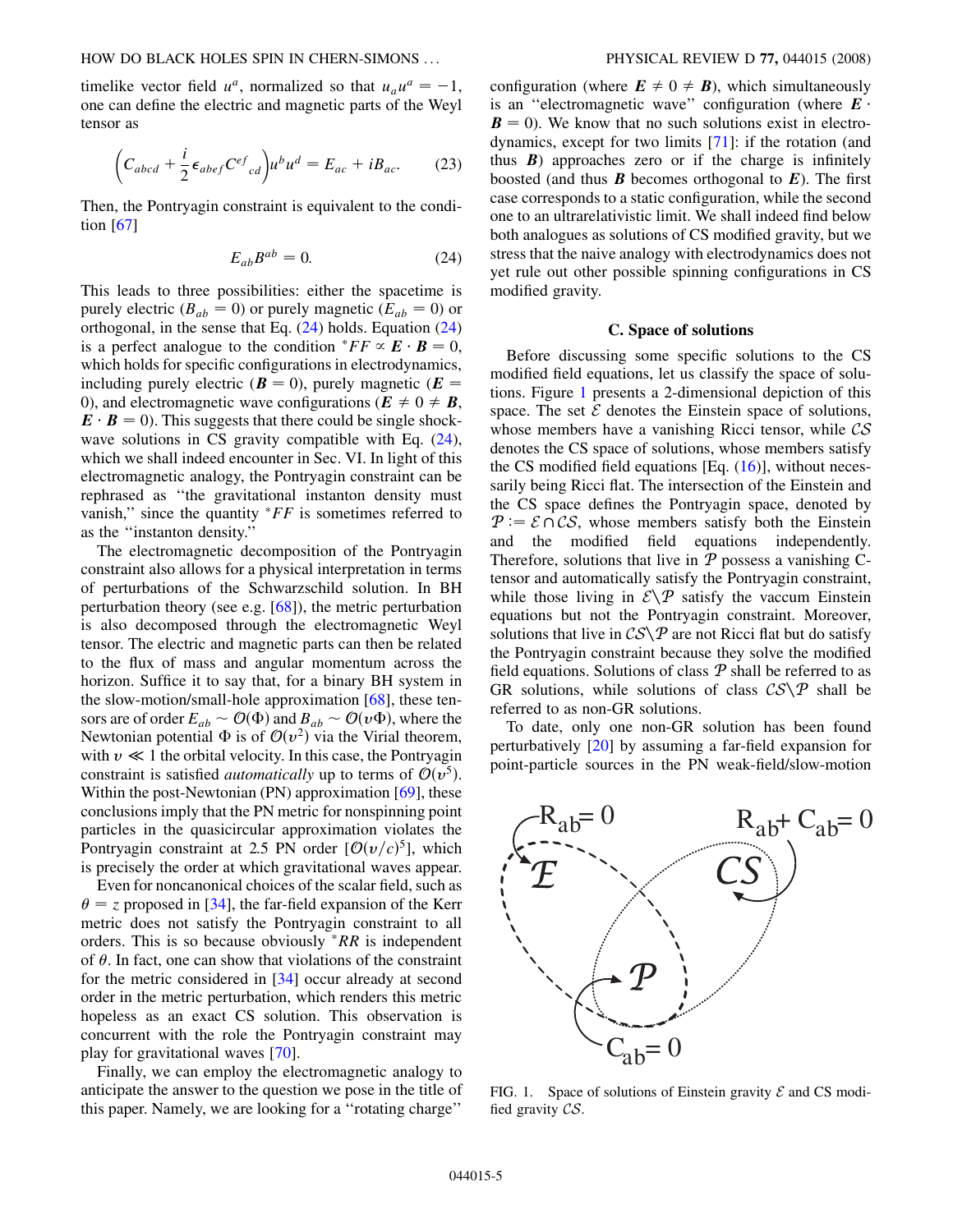approximation. We shall show in the next sections that non-GR solutions exist only in scenarios with a sufficient degree of generality, but not in highly symmetric cases. In the language of dynamical systems theory, the  $P$  space acts as an ''attractor'' of highly symmetric solutions, emptying out the CS space.

In view of this, let us discuss some properties of solutions that live in the  $P$  space. In this space, the C-tensor simplifies to

<span id="page-5-0"></span>
$$
C^{ab}|_{R_{ab}=0} = \nu_{cd}^* R^{d(ab)c} = \nu_{cd}^* C^{d(ab)c} = 0, \qquad (25)
$$

where  $C_{abcd}$  is the Weyl tensor and  $^*C$  its dual, defined in Eqs.  $(A2)$  $(A2)$  and  $(A3)$  $(A3)$ . Equation  $(25)$  $(25)$  $(25)$  leads to three distinct possibilities:

- (1) The (dual) Weyl tensor vanishes. However, since class P members also have a vanishing Ricci tensor, this condition reduces all possible solutions to Minkowski space.
- (2) The covariant acceleration of  $\theta$  vanishes. This condition imposes a strong restriction on the geometry (see e.g. [\[63\]](#page-18-34)), which leads to spacetimes that are either flat or exhibit a null Killing vector.
- (3) Only the contraction of the covariant acceleration with the dual Weyl tensor vanishes.

Moreover, for solutions in  $P$ , the vanishing of the Ricci tensor forces the Weyl tensor to be divergenceless, via the contracted Bianchi identities. These observations are a clear indication that the solutions inhabiting  $P$  must be special—for instance, exhibit a certain number of Killing vectors. Conversely, one may expect that solutions inhabiting  $CS\$  cannot be "too special." We shall put these expectations on a solid basis and confirm them in the next sections.

### **III. PERSISTENCE OF GR SOLUTIONS**

In this section, we study some solutions of GR that are known to persist in CS gravity [[9](#page-18-1),[23](#page-18-14)], using the insight on the Pontryagin constraint gained so far. In the language of Sec. II C we look for solutions that inhabit  $P$ , cf. Fig. [1](#page-4-1).

#### **A. Schwarzschild solution**

<span id="page-5-3"></span>The Schwarzschild solution,

$$
ds^{2} = -\left(1 - \frac{2M}{r}\right)dt^{2} + \left(1 - \frac{2M}{r}\right)^{-1}dr^{2} + r^{2}(d\Theta^{2} + \sin^{2}(\Theta)d\phi^{2}),
$$
 (26)

<span id="page-5-1"></span>is also a solution of the CS modified field equations if [[9](#page-18-1)]

$$
\theta = \frac{t}{\mu} \to v_{\mu} = [1/\mu, 0, 0, 0].
$$
 (27)

We refer to Eq.  $(27)$  $(27)$  $(27)$  as the canonical choice of the CS scalar field [\[9](#page-18-1)]. In that case, the C-tensor can be interpreted as a 4-dimensional generalization of the ordinary 3dimensional Cotton tensor. Moreover, spacetimedependent reparametrization of the spatial variables and time translation remain symmetries of the modified action [\[9\]](#page-18-1).

We investigate now the most general form of  $\theta =$  $\theta(t, r, \Theta, \phi)$  that will leave the Schwarzschild metric a solution of the modified theory. The Pontryagin constraint always holds, regardless of  $\theta$ , because the spacetime is spherically symmetric, but  $C_{ab} = 0$  yields nontrivial equations. Since we have chosen the Schwarzschild line element, we cannot force the (dual) Weyl tensor to vanish (option 1 in Sec. II C), where the only linearly independent component is

$$
{}^*C_{tr\Theta\phi} = 2{}^*C_{t\Theta r\phi} = \frac{2M}{r}\sin\Theta. \tag{28}
$$

Another possibility is to force the scalar field to have a vanishing covariant acceleration (option 2 in Sec. IIC). This condition then yields an overconstrained system of partial differential equations (PDEs), whose only solution for  $M \neq 0$  is the trivial one: constant  $\theta$ . We are thus left with the remaining possibility (option  $3$  in Sec. IIC), namely, that only the contraction of the covariant acceleration with the dual Weyl tensor vanishes. This possibility yields the following set of PDEs:

$$
\theta_{,t\Theta} = \theta_{,t\phi} = \frac{\partial}{\partial r} \left( \frac{\theta_{,\Theta}}{r} \right) = \frac{\partial}{\partial r} \left( \frac{\theta_{,\phi}}{r} \right) = 0, \qquad (29)
$$

<span id="page-5-2"></span>the solution of which is given by

$$
\theta = F(t, r) + rG(\Theta, \phi). \tag{30}
$$

Note that this scalar field possesses a nonvanishing covariant acceleration, namely  $v_{tt}$ ,  $v_{tr}$ ,  $v_{rr}$ ,  $v_{\theta\theta}$ ,  $v_{\theta\phi}$ , and  $v_{\phi\phi}$ are nonvanishing, e.g.

$$
v_{tt} = \partial_{rr} F - \frac{M}{r^2} \left( 1 - \frac{2M}{r} \right) (\partial_r F + G). \tag{31}
$$

For the choice of  $\theta$  given in Eq. [\(30\)](#page-5-2) the Schwarzschild solution is always a solution of the modified theory. Note that Eq. ([30](#page-5-2)) reduces to the canonical choice for  $G = 0$  and  $F = t/\mu$ , for which the only nonvanishing component of the covariant acceleration is  $v_{tr} = -M/(r^2 f \mu)$ .

This simple calculation of the most general form of the scalar field that respects the Schwarzschild solution leads to two important consequences:

- (i) The existence of specific solutions depends sensitively on the choice of the scalar field.
- (ii) The satisfaction of the Pontryagin constraint is a necessary but not a sufficient condition for the Ctensor to vanish.

In order to illustrate the second point, let us consider the scalar field  $\theta = m_{\text{CS}} \sin \Theta$ , with  $m_{\text{CS}}$  a constant. Then the Pontryagin constraint is still satisfied, but the C-tensor has one nonvanishing component,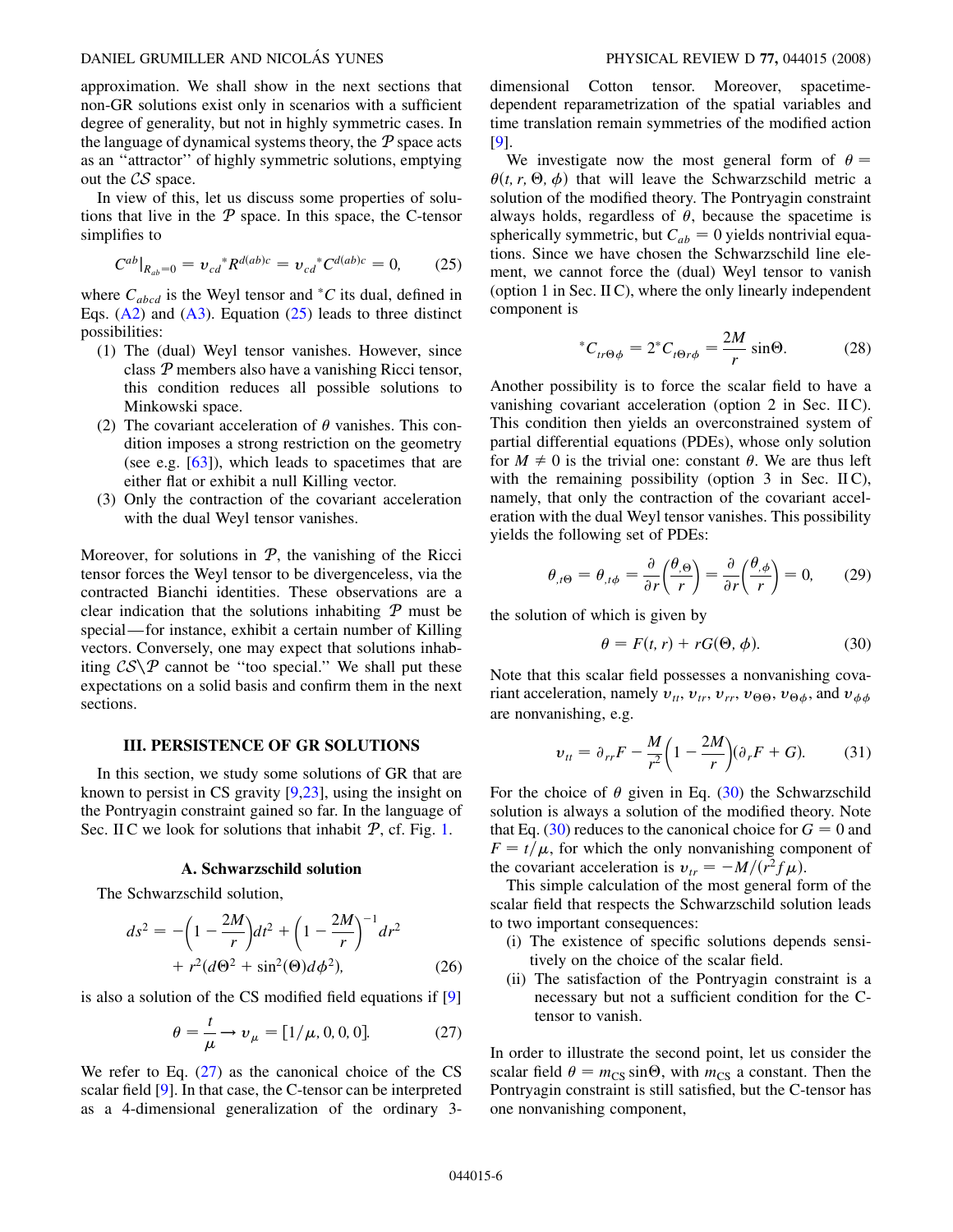$$
C_{t\phi} = \frac{3Mm_{\text{CS}}}{r^4} \sin^2 \Theta \bigg( 1 - \frac{2M}{r} \bigg),\tag{32}
$$

and the Schwarzschild line element  $[Eq. (26)]$  $[Eq. (26)]$  $[Eq. (26)]$  is no longer a solution to the modified field equations [Eq. ([16](#page-3-3))].

#### **B. Spherically symmetric metrics**

<span id="page-6-3"></span>Let us now pose the question whether there can be non-GR solutions in CS modified gravity that preserve spherical symmetry. Any line element respecting this symmetry must be diffeomorphic to (see e.g. [[72](#page-19-8)])

$$
ds^{2} = g_{\alpha\beta}(x^{\gamma})dx^{\alpha}dx^{\beta} + \Phi^{2}(x^{\gamma})d\Omega_{\mathcal{S}^{2}}^{2},
$$
 (33)

where  $g_{\alpha\beta}(x^{\gamma})$  is a Lorentzian 2-dimensional metric with some coordinates  $x^{\gamma}$ ,  $\Phi(x^{\gamma})$  is a scalar field (often called "dilaton" or "surface radius"), and  $d\Omega_{S^2}^2$  is a line element of the round 2-sphere, with some coordinates  $x^i$ . For such a line element, one can show straightforwardly that the Pontryagin constraint is always satisfied (see e.g. Appendix A of [\[73\]](#page-19-9)), and that the only nonvanishing components of the Ricci tensor are  $R_{\alpha\beta}$  and  $R_{ij}$ . On the other hand, for the most general scalar field  $\theta$ , the only nonvanishing components of the C-tensor are of the form  $C_{\alpha i}$ . Remarkably, the C-tensor and the Ricci tensor decouple and both have to vanish independently as a consequence of the modified field equations. In other words, for spherically symmetric line elements there cannot be solutions that live in  $\mathcal{CS}\backslash\mathcal{P}$ . Instead all solutions are pushed to P, which then uniquely leads to the Schwarzschild solution by virtue of the Birkhoff theorem [[74](#page-19-10)].

We have just shown that for all spherically symmetric situations the vacuum solutions to the CS modified field equations live in  $P$ , and therefore are given uniquely by the Schwarzschild solution. For nonvacuum solutions with the same symmetries, similar conclusions hold, since the field equations still decouple into nonvacuum Einstein equations and the vanishing of the C-tensor. Therefore, all solutions are again pushed to  $P$  and spherically symmetric solutions of GR (such as the Reissner-Nordström BH or Friedmann-Robertson-Walker spacetimes) persist in CS modified gravity, provided  $\theta$  is of the form

$$
\theta = F(x^{\gamma}) + \Phi(x^{\gamma})G(x^{i}). \tag{34}
$$

<span id="page-6-4"></span>This result is completely analog to Eq. ([30](#page-5-2)). In all spherically symmetric scenarios, the solutions to the CS modified field equations live in  $P$  and the expectations of Sec. II C hold.

#### **C. Losing the Kerr solution**

As an example of a relevant GR solution that does not persist in the modified theory we consider the Kerr solution. The Kerr metric yields a nonvanishing Pontryagin term [[75](#page-19-11)], which in Boyer-Lindquist coordinates

$$
ds^{2} = -\frac{\Delta - a^{2} \sin^{2} \Theta}{\Sigma} dt^{2} - \frac{4aMr \sin^{2} \Theta}{\Sigma} dt d\phi
$$
  
+ 
$$
\frac{(r^{2} + a^{2})^{2} - a^{2} \Delta \sin^{2} \Theta}{\Sigma} \sin^{2} \Theta d\phi^{2} + \frac{\Sigma}{\Delta} dr^{2}
$$
  
+ 
$$
\Sigma d\Theta^{2}
$$
 (35)

<span id="page-6-0"></span>can be written as

$$
{}^{*}RR = 96 \frac{aM^{2}r}{\Sigma^{6}} \cos\Theta(r^{2} - 3a^{2}\cos^{2}\Theta)(3r^{2} - a^{2}\cos^{2}\Theta),
$$
\n(36)

with  $\Sigma = r^2 + a^2 \cos^2 \Theta$  and  $\Delta = r^2 + a^2 - 2Mr$ . In light of the physical interpretations of Sec. II B, one would expect this result since the Kerr spacetime possesses a complex Newman-Penrose scalar  $\Psi_2$ .

The Pontryagin constraint is satisfied in certain limits. For example, as the Kerr parameter goes to zero,  $a \rightarrow 0$ , the Schwarzschild solution is recovered and the right-hand side of Eq. [\(36\)](#page-6-0) vanishes. Similarly, in the limit as the mass goes to zero,  $M \rightarrow 0$ , the right-hand side of Eq. ([36](#page-6-0)) also vanishes. However, for any finite *a* and *M* the Pontryagin term is nonvanishing and, thus, the Kerr spacetime cannot be a solution to the CS modified field equations [[34](#page-18-35)].

What line element then replaces the Kerr solution in the modified theory? A reasonable attempt to construct a spinning BH in CS gravity is to consider axisymmetric and either static or stationary line elements, which we shall investigate in the next sections.

#### **IV. STATIC, AXISYMMETRIC SOLUTIONS**

Before embarking on a *tour de force* through stationary and axisymmetric [\[76\]](#page-19-12) solutions, we shall first consider the simpler case of static and axisymmetric solutions. Following [[77\]](#page-19-13), the most general static and axisymmetric line element is diffeomorphic to

<span id="page-6-1"></span>
$$
ds^{2} = -Vdt^{2} + V^{-1}\rho^{2}d\phi^{2} + \Omega^{2}(d\rho^{2} + \Lambda dz^{2}), \quad (37)
$$

<span id="page-6-2"></span>where we have three undetermined functions of two coordinates:  $V(\rho, z)$ ,  $\Omega(\rho, z)$ , and  $\Lambda(\rho, z)$ . The two commuting Killing fields,  $\xi^a = (\partial_t)^a$  and  $\psi^a = (\partial_\phi)^a$ , are associated with stationarity and axisymmetry, respectively. However, since there is no cross term  $dt d\phi$ , the line element of Eq. [\(37\)](#page-6-1) is not just stationary but also static. The components of its Ricci tensor are given by

$$
R_{t\phi} = R_{t\rho} = R_{tz} = R_{\phi\rho} = R_{\phi z} = 0, \tag{38}
$$

$$
R_{tt} = \frac{1}{2\Omega^{2}} \left[ V_{,\rho\rho} + \frac{V_{,zz}}{\Lambda} + \frac{V_{,\rho}}{\rho} - \frac{V_{,\rho}^{2}}{V} - \frac{V_{,z}^{2}}{V\Lambda} + \frac{V_{,\rho}\Lambda_{,\rho}}{2\Lambda} - \frac{V_{,z}\Lambda_{,z}}{2\Lambda^{2}} \right],
$$
 (39)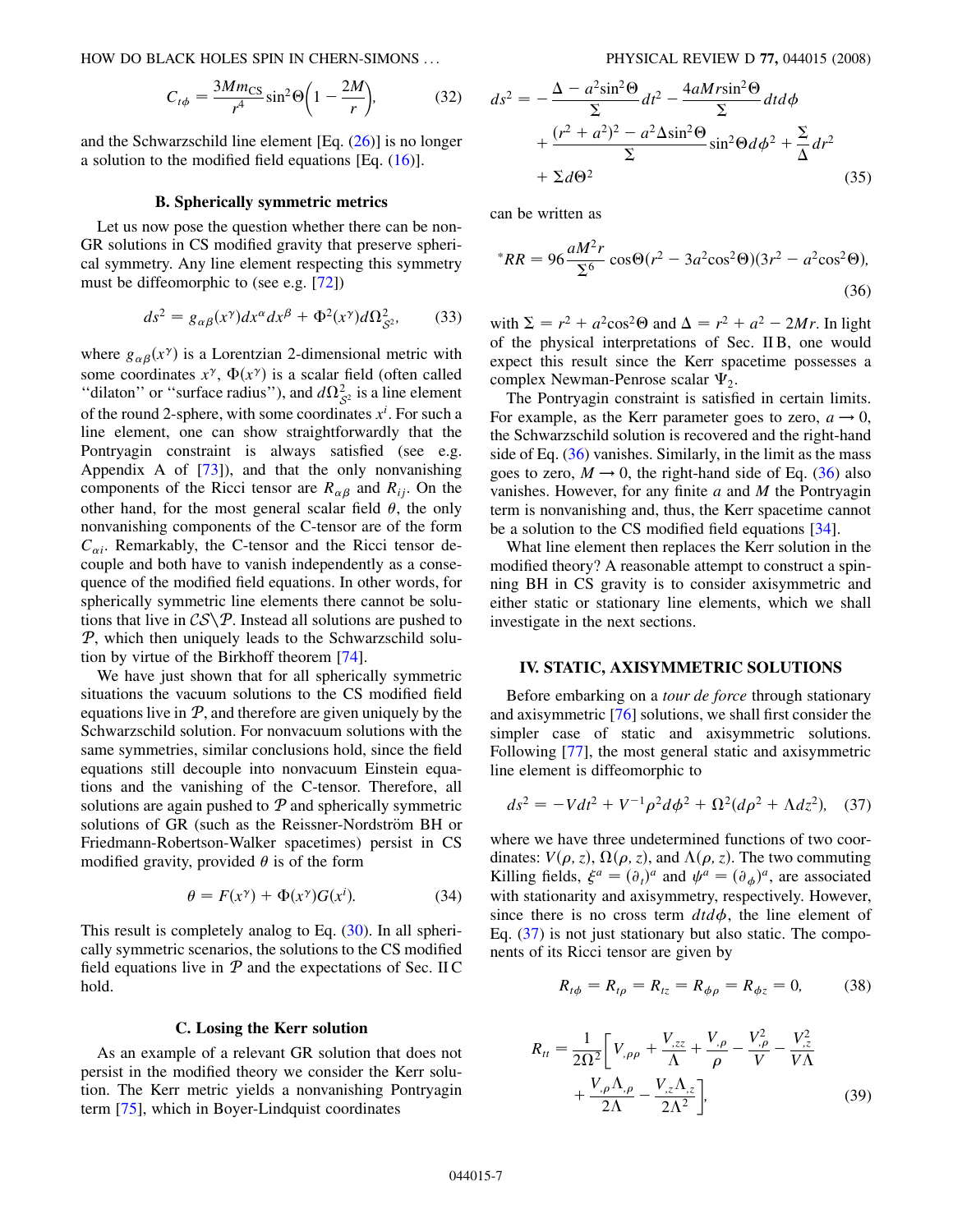$$
R_{\phi\phi} = \frac{1}{2\Omega^2} \left[ \frac{\rho^2 V_{,\rho\rho}}{V^2} + \frac{\rho^2 V_{,zz}}{V^2 \Lambda} + \frac{\rho V_{,\rho}}{V^2} - \frac{\rho^2 V_{,\rho}^2}{V^3} - \frac{\rho^2 V_{,z}^2}{V^3 \Lambda} - \frac{\rho \Lambda_{,\rho}}{V^3 \Lambda} + \frac{\rho^2 \Lambda_{,\rho} V_{,\rho}}{2V^2 \Lambda} - \frac{\rho^2 \Lambda_{,z} V_{,z}}{2V^2} \right], \quad (40)
$$

<span id="page-7-3"></span>
$$
R_{\rho\rho} = \frac{V_{,\rho}}{\rho V} - \frac{V_{,\rho}^2}{2V^2} - \frac{\Omega_{,\rho\rho}}{\Omega} - \frac{\Omega_{,zz}}{\Lambda\Omega} + \frac{\Omega_{,\rho}}{\rho\Omega} + \frac{\Omega_{,\rho}^2}{\Omega^2} + \frac{\Omega_{,z}^2}{\Lambda\Omega^2}
$$

$$
- \frac{\Lambda_{,\rho\rho}}{2\Lambda} + \frac{\Lambda_{,\rho}^2}{4\Lambda^2} - \frac{\Omega_{,\rho}\Lambda_{,\rho}}{2\Lambda\Omega} + \frac{\Omega_{,z}\Lambda_{,z}}{2\Lambda^2\Omega},
$$
(41)

<span id="page-7-2"></span>
$$
R_{zz} = -\frac{V_{,z}^2}{2V^2} - \frac{\Lambda \Omega_{,\rho\rho}}{\Omega} - \frac{\Omega_{,zz}}{\Omega} - \frac{\Omega_{,\rho}\Lambda}{\rho\Omega} + \frac{\Omega_{,\rho}^2 \Lambda}{\Omega^2} + \frac{\Omega_{,z}^2}{\Omega^2}
$$

$$
-\frac{\Lambda_{,\rho\rho}}{2} - \frac{\Lambda_{,\rho}}{2\rho} + \frac{\Lambda_{,\rho}^2}{4\Lambda} - \frac{\Omega_{,\rho}\Lambda_{,\rho}}{2\Omega} + \frac{\Omega_{,z}\Lambda_{,z}}{2\Omega\Lambda}, \tag{42}
$$

$$
R_{\rho z} = -\frac{V_{,z}V_{,\rho}}{2V^2} + \frac{V_{,z}}{2\rho V} + \frac{\Omega_{,z}}{\rho \Omega},\tag{43}
$$

<span id="page-7-1"></span>and exhibit only five nonvanishing components. With the canonical choice of the CS scalar field [Eq. ([27](#page-5-1))], it is now straightforward to check that the five corresponding components of the C-tensor vanish,

$$
C_{tt} = C_{\phi\phi} = C_{\rho\rho} = C_{zz} = C_{\rho z} = 0. \tag{44}
$$

As in the spherically symmetric case, we are faced with the remarkable consequence that the field equations [Eq. ([16](#page-3-3))] decouple into the vacuum Einstein equations plus the vanishing of the C-tensor, viz.

$$
R_{ab} = 0, \t C_{ab} = 0. \t (45)
$$

In other words, using the classification of Sec. II C, all static and axisymmetric solutions live in  $P$ , which again confirms previous expectations.

With these considerations in mind, we can now simplify the line element of Eq. ([37](#page-6-1)). From [\[77\]](#page-19-13), the function  $\Lambda$  can be chosen to be constant, e.g.  $\Lambda = 1$ , and therefore the line element reduces to the Weyl class,

<span id="page-7-0"></span>
$$
ds^{2} = -e^{2U}dt^{2} + e^{-2U}[e^{2k}(d\rho^{2} + dz^{2}) + \rho^{2}d\phi^{2}].
$$
 (46)

<span id="page-7-4"></span>The vacuum Einstein equations then simplify to

$$
\Delta U = 0, \qquad k_{,\rho} = \rho (U_{,\rho}^2 - U_{,z}^2), \qquad k_{,z} = 2\rho U_{,\rho} U_{,z}, \tag{47}
$$

where  $\Delta = \frac{\partial^2}{\partial \rho^2} + \frac{1}{\rho \partial \rho \partial \rho} + \frac{\partial^2}{\partial z^2}$  is the flat space Laplacian in cylindrical coordinates. The function *U* thus solves a Laplace equation, and for any such solution the function  $k$  can be determined by a line integral  $[63]$ .

The Pontryagin constraint is fulfilled automatically for all line elements diffeomorphic to Eq. ([46\)](#page-7-0), but as we have seen in the previous sections, this is not sufficient to achieve  $C_{ab} = 0$ . For example, with the choices [\[78](#page-19-14)[,79\]](#page-19-15) (*m* is constant)

$$
U = -\frac{m}{\sqrt{\rho^2 + z^2}}, \qquad k = -\frac{m^2 \rho^2}{2(\rho^2 + z^2)^2}, \qquad (48)
$$

the vacuum Einstein equations hold and the Pontryagin constraint is fulfilled, but the C-tensor has the nonvanishing components

$$
C_{\rho\phi} = \frac{2m^4 \rho^3 z}{\mu(\rho^2 + z^2)^5} \exp\left[\frac{m^2 \rho^2}{(\rho^2 + z^2)^2}\right],
$$
  
\n
$$
C_{z\phi} = \frac{1}{2\rho z} C_{\rho\phi}.
$$
\n(49)

Since the C-tensor must vanish independently from the Einstein equations, once more we are faced with three distinct possibilities, identical to those described in Sec. II C. The first possibility (option 1 in Sec. II C) is to demand that the Weyl tensor vanishes, but since also the Ricci tensor vanishes, the spacetime would have to be flat. The second possibility (option 2 in Sec. II C) is to demand that the covariant acceleration of  $\theta$  vanishes, i.e.,  $\nabla_a \theta$  is a covariantly constant vector. However, as we have mentioned already, a vacuum solution with a covariantly constant vector field must be either flat, or the vector must be a null vector. The first alternative is trivial, while the second one is not particularly interesting in the context of staticaxisymmetric spacetimes. We shall discuss the latter possibility further in Sec. VI A.

The only remaining possibility (option 3 in Sec. II C) is for the contraction of the covariant acceleration and the dual Weyl tensor to vanish. The C-tensor can then be simplified to

$$
C^{ab} \propto \Gamma^t_{\rho t}{}^* C^{t(ab)\rho} + \Gamma^t_{zt}{}^* C^{t(ab)z} = 0, \quad (50)
$$

which has only two nonvanishing components. Using the Einstein equations to simplify these expressions we obtain a set of nonlinear PDEs,

$$
U_{,\rho z}U_{,\rho} + U_{,zz}U_{,z} = 2\rho (U_{,z}^{3}U_{,\rho} + U_{,\rho}^{3}U_{,z}) - \frac{2}{\rho}U_{,\rho}U_{,z},
$$
  

$$
U_{,\rho z}U_{,z} - U_{,zz}U_{,\rho} = \rho (U_{,\rho}^{4} - U_{,z}^{4}) - \frac{1}{\rho}U_{,\rho}^{2}.
$$
 (51)

We used MAPLE to obtain some solutions to these PDEs. The Schwarzschild solution

$$
U = \frac{1}{2} \ln \frac{\sqrt{\rho^2 + (z + M)^2} + \sqrt{\rho^2 + (z - M)^2} - 2M}{\sqrt{\rho^2 + (z + M)^2} + \sqrt{\rho^2 + (z - M)^2} + 2M}
$$
(52)

of course solves these PDEs. Some other simple solutions are  $U = U_0$ ,  $U = U_0 \pm \ln \rho$ , and  $U = U_0 + \rho$  $\ln(\sqrt{\rho^2 + z^2} + z)/2$ , where  $U_0$  is a constant. Not only do --------------these solutions yield a vanishing Ricci tensor, but they also yield a vanishing Riemann tensor, which shows they are Minkowski spacetime in disguise. In addition to these trivial solutions, there exist exactly two more: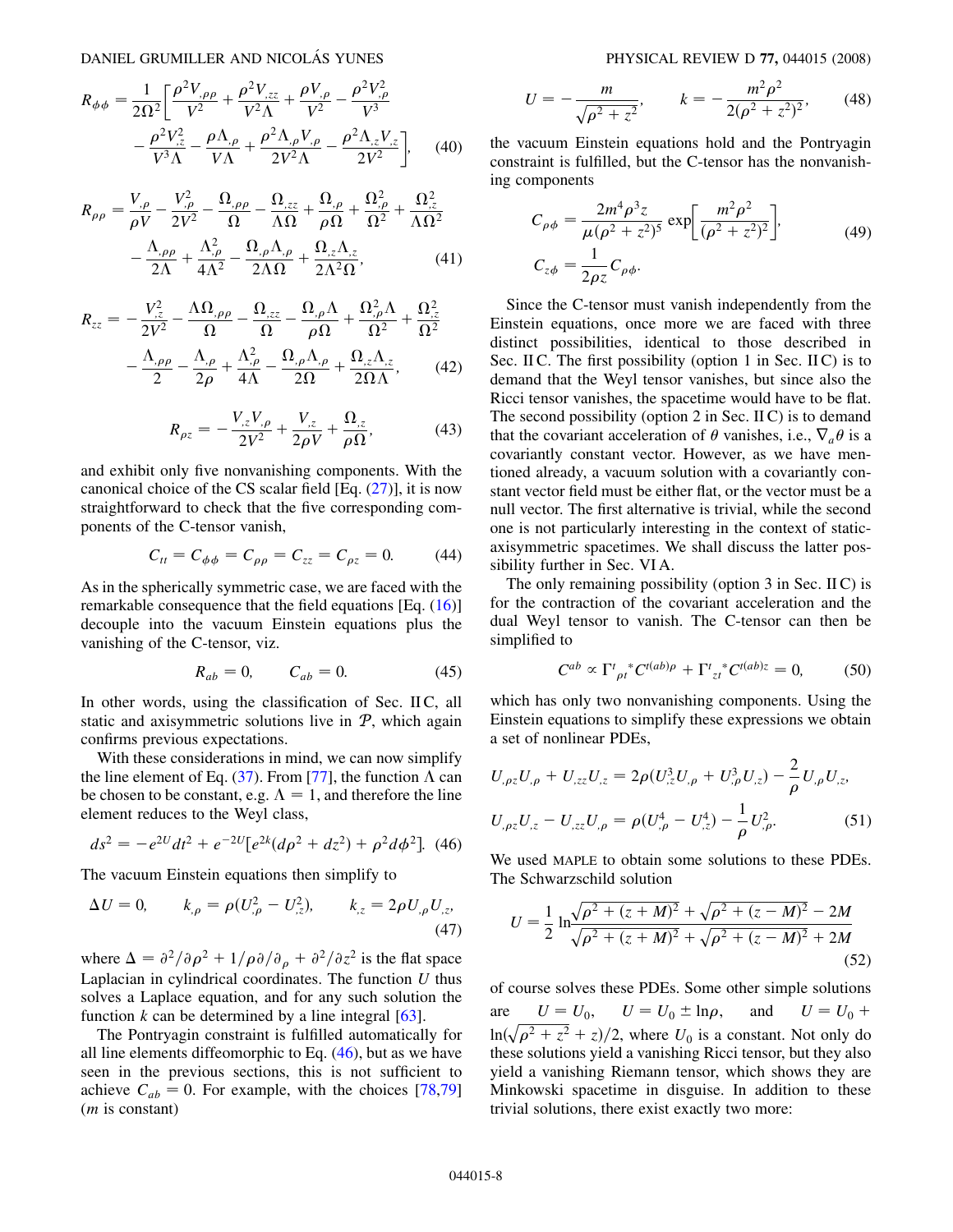<span id="page-8-0"></span>
$$
ds^{2} = -\frac{1}{z}dt^{2} + zdz^{2} + z^{2}(d\rho^{2} + \rho^{2}d\phi^{2})
$$
 (53)

<span id="page-8-1"></span>and

$$
ds^{2} = -\left(\frac{2m}{z} - 1\right)dt^{2} + \left(\frac{2m}{z} - 1\right)^{-1}dz^{2} + z^{2}(d\rho^{2} + \sinh^{2}\rho d\phi^{2}).
$$
 (54)

While these solutions certainly are nontrivial, neither the first [Eq.  $(53)$ ] nor the second [Eq.  $(54)$ ] solution is physically relevant. The former has a naked singularity at  $z = 0$ , while the latter, whose singularity at  $z = 0$  is screened by a Killing horizon at  $z = 2m = \text{const}$ , possesses a Killing vector  $k^a = (\partial_t)^a$  that is spacelike in the "outside" region  $z > 2m$ , i.e.  $g_{ab}k^a k^b = 1 - 2m/z > 0$ .

Let us now prove that these are the only solutions to the modified field equations. The crucial observation is that the spatial part of the C-tensor for static, axisymmetric spacetimes reduces to the 3-dimensional Cotton tensor [\[9\]](#page-18-1). This tensor vanishes if and only if the corresponding 3 dimensional space (spatial sector of the 4-dimensional metric) is conformally flat, i.e.  $g_{ii} = \Phi \delta_{ii}$ , where the conformal factor  $\Phi$  is a function of the coordinates and  $\delta_{ij}$  is the spatial part of the Minkowski metric. We may then exploit a result by Lukács and Perjés  $[80]$  that the line elements of Eqs.  $(26)$  $(26)$ ,  $(53)$ , and  $(54)$  are the only static and axisymmetric solutions that are spatially conformally flat. Therefore, it follows that these equations are the only solutions to the modified field equations.

<span id="page-8-2"></span>The above considerations also apply to more general CS scalar fields. All simplifications hinge on the decoupling of the modified field equations, which occurs if and only if  $\theta_{,t\phi} = 0$ . We can solve this PDE to obtain

$$
\theta = \theta_1(t, \rho, z) + \theta_2(\rho, z, \phi). \tag{55}
$$

For all scalar fields of this form, the modified field equations decouple and the C-tensor has five nonvanishing components, which define a system of PDEs for one of the two arbitrary functions *k* or *U*. However, we do not expect more solutions to arise in this way, since this case leads to the same constraints as the canonical one, plus three extra PDEs, which essentially compensate the freedom to tinker with the two arbitrary functions in Eq. ([55\)](#page-8-2).

The most general CS scalar field, however, does not allow for a decoupling of the type described above. If the scalar field has  $\theta_{,t\phi} \neq 0$ , then the  $(\rho, \rho)$ ,  $(\rho, z)$ , and  $(z, z)$ components of the modified field equations do not decouple. However, the  $(t, t)$  and  $(\phi, \phi)$  components still do decouple because the corresponding C-tensor components vanish. The equation

$$
R^{t}_{t} + R^{\phi}{}_{\phi} = -\frac{1}{2} \frac{\Lambda_{,\rho}}{\Lambda \rho^{2} \Omega^{2}} = 0
$$
 (56)

forces  $\Lambda$  to be a function of *z* alone. Through a diffeo-

morphism, this function can be set to unity, as argued in [\[77\]](#page-19-13).

The modified field equations are too difficult to solve analytically with MAPLE, so in order to study solutions that do not lead to a decoupling of the modified field equations, we shall assume for simplicity  $\theta = \tilde{\theta}(t, \phi)$ . From the Ricci sector of the field equations ( $R<sub>tt</sub> = 0 = R<sub>ab</sub>$ ), we find that *U* is again a solution of  $\Delta U = 0$ . We can use this relation to simplify the C-tensor, and the ensuing equations  $C_{t\phi}$  =  $C_{t\rho} = C_{t\overline{z}} = C_{\phi\rho} = C_{\phi z} = 0$  lead to a system of second order PDEs for  $\theta$  and  $k$ . We investigated this system with MAPLE and found that solutions exist if and only if  $\theta$  is a function of only one variable, i.e.  $\theta = \theta(t)$  or  $\theta = \theta(\phi)$ . These results indicate that there are no solutions of the modified field equations if  $\theta$  is bivariate.

In summary, we have shown in this section that the field equations decouple if the CS scalar field solves  $\theta_{,t\phi} = 0$ , and their solution is the Schwarzschild BH and two additional (unphysical) solutions [Eqs.  $(53)$  and  $(54)$ ]. For CS fields that satisfy  $\theta_{,t\phi} \neq 0$ , the modified field equations do not seem to have a solution. Therefore, there are no static and axisymmetric solutions in CS gravity, apart from the Schwarzschild BH and some unphysical solutions, irrespective of the CS scalar field.

### **V. STATIONARY, AXISYMMETRIC SOLUTIONS**

#### **A. General line elements**

Equipped with the tools from the previous section, we drop the requirement of staticity and replace it by the weaker one of stationarity. In essence, this means that we shall allow the gravitomagnetic sector of the metric to be different from zero. The most general, stationary and axi-symmetric line element is diffeomorphic to [[63](#page-18-34)]

$$
ds^{2} = -V(dt - wd\phi)^{2} + V^{-1}\rho^{2}d\phi^{2} + \Omega^{2}(d\rho^{2} + \Lambda dz^{2}),
$$
\n(57)

<span id="page-8-3"></span>where the functions *V*, *w*,  $\Omega$ , and  $\Lambda$  depend on  $\rho$  and *z*, only. This line element is identical to Eq.  $(37)$  $(37)$  $(37)$  as  $w \rightarrow 0$ . In GR, the function *w* can be identified with the angular velocity. The Ricci tensor for this line element is similar to  $R_{ab}^{\text{static}}$  [Eqs. [\(38\)](#page-7-1)–[\(43](#page-7-2))] and its components are

$$
R_{t\rho} = R_{tz} = R_{\phi\rho} = R_{\phi z} = 0, \tag{58}
$$

$$
R_{tt} = R_{tt}^{\text{static}} + \left(w_{,\rho}^2 + \frac{w_{,z}^2}{\Lambda}\right) \frac{V^3}{2\rho^2 \Omega^2},\tag{59}
$$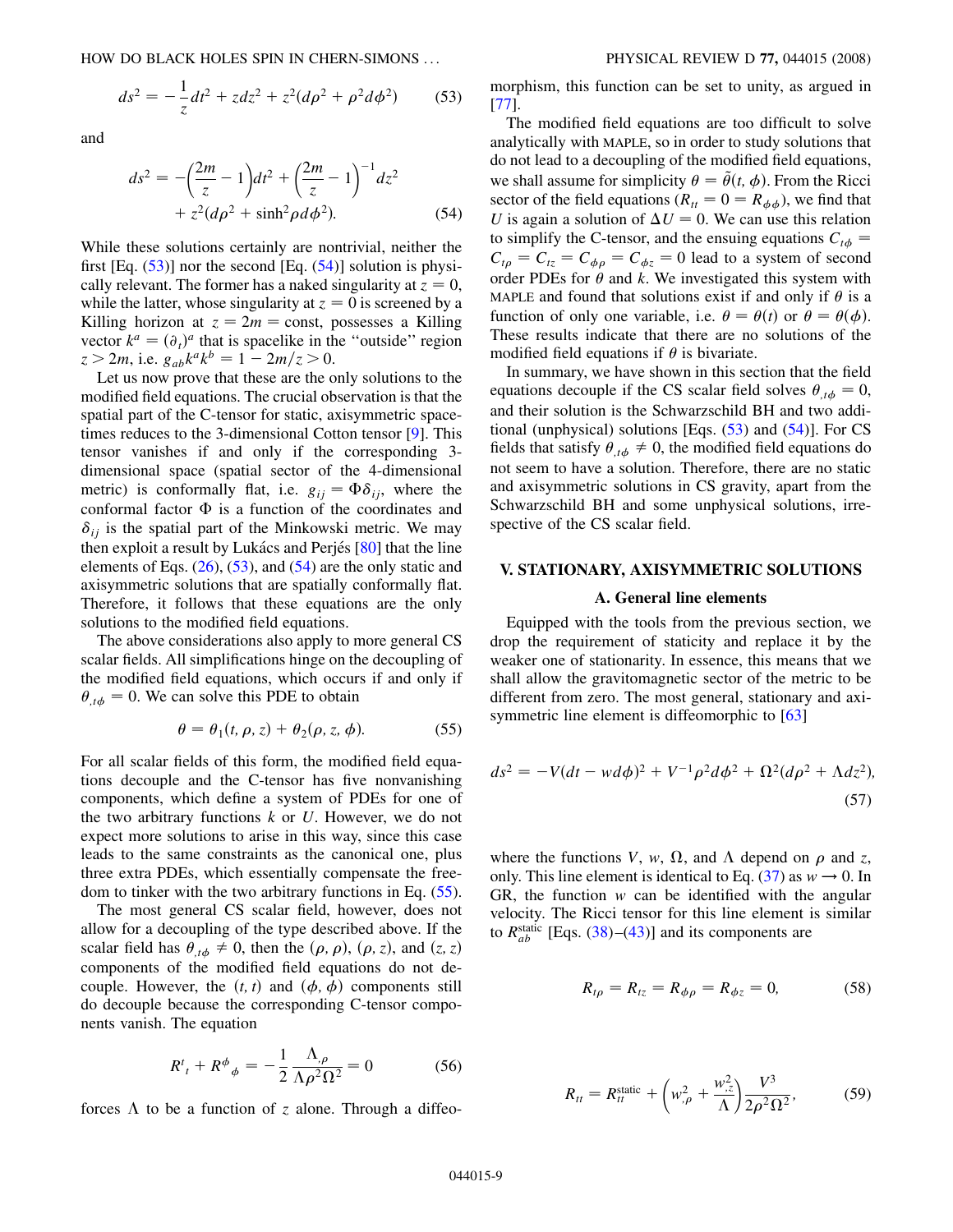$$
R_{t\phi} = \frac{w}{2\Omega^{2}} \left[ -V_{,\rho\rho} - \frac{V_{,zz}}{\Lambda} - \frac{V_{,\rho}}{\rho} + \frac{V_{,\rho}^{2}}{V} + \frac{V_{,z}^{2}}{V\Lambda} - 2\frac{V_{,\rho}w_{,\rho}}{w} \right]
$$
  

$$
- 2\frac{V_{,z}w_{,z}}{w\Lambda} - \frac{w_{,\rho\rho}V}{w} - \frac{w_{,zz}V}{w\Lambda} + \frac{w_{,\rho}V}{\rho w} - \frac{w_{,\rho}^{2}V^{3}}{\rho^{2}}
$$
  

$$
- \frac{w_{,z}^{2}V^{3}}{\rho^{2}\Lambda} - \frac{\Lambda_{,\rho}V_{,\rho}}{2\Lambda} + \frac{\Lambda_{,z}V_{,z}}{2\Lambda^{2}} - \frac{\Lambda_{,\rho}w_{,\rho}V}{2w\Lambda}
$$
  

$$
+ \frac{\Lambda_{,z}w_{,z}V}{2w\Lambda^{2}} \right],
$$
 (60)

$$
R_{\rho\rho} = R_{\rho\rho}^{\text{static}} + w_{,\rho}^2 \frac{V^2}{2\rho^2},
$$
 (61)

$$
R_{zz} = R_{zz}^{\text{static}} + w_{,z}^2 \frac{V^2}{2\rho^2},
$$
 (62)

$$
R_{\rho z} = R_{\rho z}^{\text{static}} + w_{,\rho} w_{,z} \frac{V^2}{2\rho^2},
$$
 (63)

$$
R = R^{\text{static}} + \left(w_{,\rho}^2 + \frac{1}{\Lambda}w_{,z}^2\right)\frac{V^2}{2\rho^2\Omega^2}.
$$
 (64)

<span id="page-9-4"></span><span id="page-9-0"></span>The somewhat lengthy component  $R_{\phi\phi}$  can be deduced from  $R$  and the other components. The quantity  $R^{\text{static}}$ ,

$$
R^{\text{static}} = \frac{1}{2\Omega^2} \left[ 2\frac{V_\rho}{V\Lambda} - \frac{V_\rho^2}{V^2} - \frac{V_z^2}{V^2\Lambda} - 4\frac{\Omega_{\rho\rho}}{\Omega} - 4\frac{\Omega_{zz}}{\Lambda\Omega} + 4\frac{\Omega_\rho^2}{\Omega^2} + 4\frac{\Omega_z^2}{\Lambda\Omega^2} - 2\frac{\Lambda_{\rho\rho}}{\Lambda} - 2\frac{\Lambda_\rho}{\rho\Lambda} + \frac{\Lambda_\rho^2}{\Lambda^2} - 2\frac{\Lambda_\rho\Omega_\rho}{\Lambda\Omega} + 2\frac{\Lambda_z\Omega_z}{\Lambda^2\Omega} \right]
$$
(65)

is the trace of Eqs.  $(38)$  $(38)$  $(38)$ – $(43)$  $(43)$ .

As before, let us begin with the canonical choice for the CS scalar field, namely, Eq. [\(27\)](#page-5-1). Then the only nonzero components of the C-tensor are  $C_{\rho t}$ ,  $C_{zt}$ ,  $C_{\rho \phi}$ , and  $C_{z\phi}$ . As in the previous cases, there is a decoupling of the field equations that allows us to set  $\Lambda = 1$  and to consider the slightly simpler line element (Lewis-Papapetrou-Weyl metric)

<span id="page-9-1"></span>
$$
ds^{2} = -e^{2U}(dt - wd\phi)^{2}
$$
  
+  $e^{-2U}[e^{2k}(d\rho^{2} + dz^{2}) + \rho^{2}d\phi^{2}],$  (66)

where again the functions *U*, *k*, and *w* depend on the coordinates  $\rho$  and  $\zeta$  only. With this line element, the last lines vanish in the multiline expressions for the Ricci tensor, Eqs. ([39](#page-6-2))–([42](#page-7-3)), ([60](#page-8-3)), and [\(65\)](#page-9-0), because  $\Lambda = 1$ . The vacuum Einstein equations simplify considerably with  $\Lambda = 1$ . Essentially, they are similar to Eq. ([47](#page-7-4)) but with a complicated source and an additional equation for *w*. Even within GR, the explicit solution to this set of PDEs can only be found in certain special cases [\[63\]](#page-18-34).

The Pontryagin constraint for the line element of Eq. [\(66\)](#page-9-1) is not satisfied in general. This constraint yields a complicated second order PDE for *w*, *U*, and *k*, presented in Appendix B, which of course is trivially satisfied as  $w \rightarrow$ 0. Certain solutions to the PDE in Appendix B can be obtained, e.g.  $(\bar{w} := e^{2U}w)$ 

<span id="page-9-2"></span>
$$
k = k(\rho, z)
$$
  $\bar{w} = c_1 e^{2U}, \qquad U = U(\rho, z),$  (67a)

$$
k = k(\rho, z) \qquad \qquad \bar{w} = \pm \rho, \qquad U = U(\rho, z), \quad (67b)
$$

$$
k = \ln(\rho) + \tilde{k}(z)
$$
,  $\bar{w} = \tilde{w}(z)\rho$ ,  $U = \frac{1}{2}\ln(\rho/c_1)$ , (67c)

$$
k = k(\rho), \qquad \qquad \bar{w} = \bar{w}(\rho), \qquad U = U(\rho), \qquad (67d)
$$

where  $c_1$  is a constant. The first line reduces to static solutions upon redefining  $t' = t - c_1 \phi$ . The second line leads to metrics of Petrov type *II*, the so-called van Stockum class, which we shall discuss in Sec. V B. The third line of Eq. [\(67\)](#page-9-2) cannot be made to solve the modified field equations. The last line implies cylindrical symmetry, which again via the field equations leads to flat spacetime. We have thus been unable to find nontrivial solutions either by hand or using symbolic manipulation software [[81](#page-19-17)].

Unlike the previous section, we cannot provide here a truly exhaustive discussion of all solutions of the decoupled field equations. This is because  $C_{ab} = 0$  does not necessarily imply spatial conformal flatness for the stationary case. Based on the evidence found so far, it seems unlikely that there are other nontrivial and physically interesting solutions besides the static ones. This is because the vacuum Einstein equations  $[R_{ab} = 0]$  already determine the function *k* uniquely up to an integration constant, and also impose strong restrictions on the functions *U* and *w* [\[63\]](#page-18-34). The constraints  $C_{ab} = 0$  impose four additional conditions on these functions that can be found in [\[82\]](#page-19-18). Since the system of partial differential equations is overconstrained, it is unlikely that additional solutions exist. Therefore, whenever the field equations decouple into  $R_{ab} = 0 = C_{ab}$ , we do not expect physically relevant solutions besides the Schwarzschild one and its flat space limit.

The decoupling exhibited by the modified field equations does not occur only for the canonical choice of the CS scalar field. In order for such a decoupling to occur, the following system of PDEs must be satisfied:

$$
\theta_{,tt} = \theta_{,\phi\phi} = \theta_{,t\phi} = \theta_{,\rho} = \theta_{,z} = 0,
$$
\n(68)

<span id="page-9-3"></span>which yields the solution

$$
\theta = \frac{t}{\mu} + \frac{\phi}{\nu},\tag{69}
$$

with constant  $\mu$ ,  $\nu$ . The canonical choice is recovered as  $\nu \rightarrow \infty$ 

But what if the scalar field is not of the form of Eq. [\(69\)](#page-9-3)? In this case, the field equations do not decouple and solving the entire system is much more complicated. However, we can deduce from Eq. ([58](#page-9-4)) that still the 4 C-tensor compo-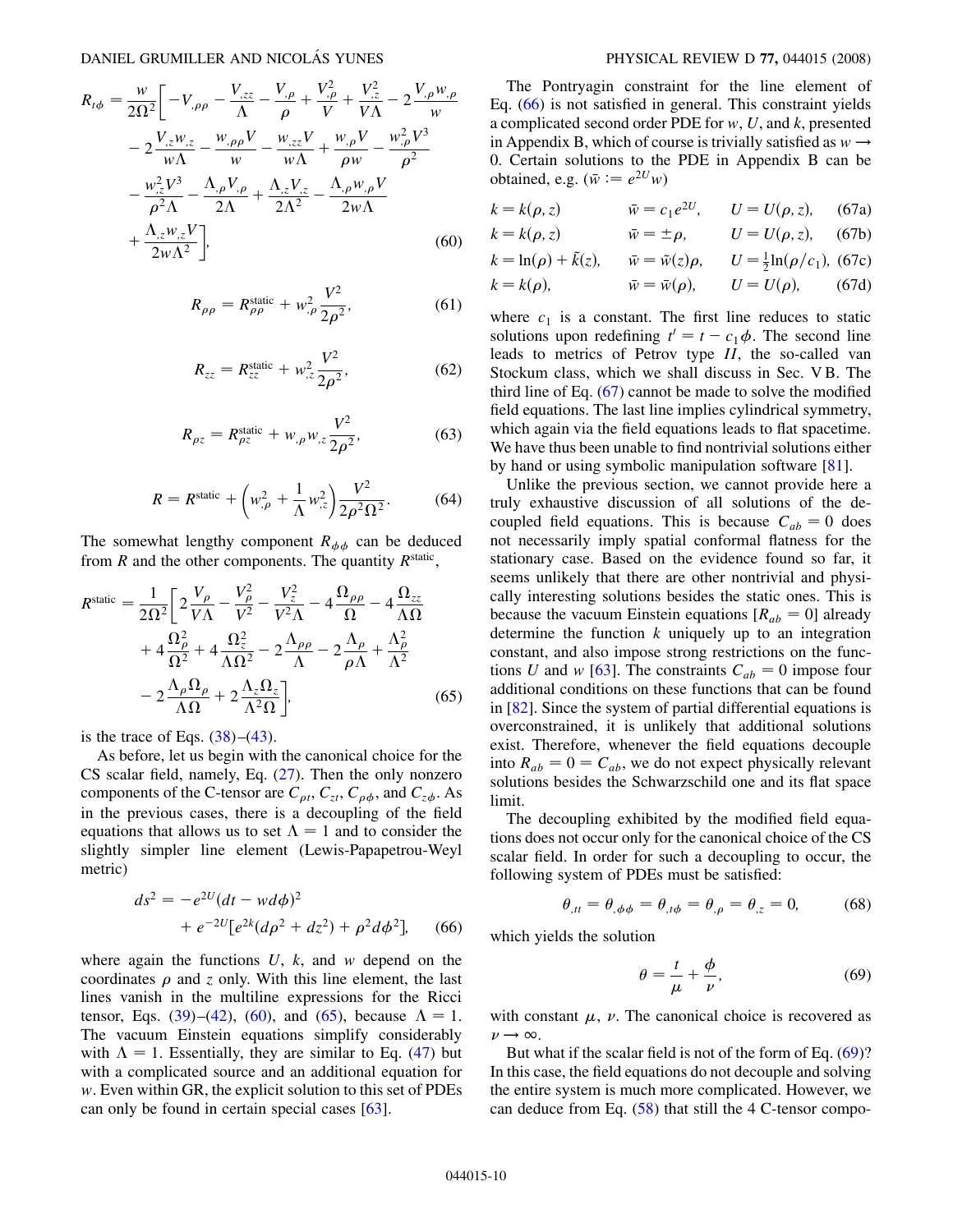nents  $C_{\rho t}$ ,  $C_{zt}$ ,  $C_{\rho \phi}$ , and  $C_{z\phi}$  have to vanish. Therefore, even though no decoupling occurs, the same issue of an overconstrained system of equations does arise, analogous to the one in Sec. VA. Even with this generalization, it is still quite difficult to find solutions to the coupled system. In general, one might be able to find solutions both of class P and class  $CS\$ P because noncanonical CS fields allow for general  $\theta$ , which entails a new degree of freedom. We shall see in Sec. VB that, for a simplified subclass of stationary and axisymmetric line elements, which automatically satisfy the Pontryagin constraint, solutions can indeed be found, including mathematical BHs.

## **B. Van Stockum line element**

We study now a slightly less general line element that still is stationary and axisymmetric, namely, the van Stockum line element [[63](#page-18-34)]

<span id="page-10-3"></span>
$$
ds^2 = \rho \Omega dt^2 - 2\rho dt d\phi + \frac{1}{\sqrt{\rho}} (d\rho^2 + dz^2), \qquad (70)
$$

<span id="page-10-0"></span>where the only arbitrary function is  $\Omega = \Omega(\rho, z)$ . The metric is different from that considered in Eq. ([66](#page-9-1)) since it does not possess a  $d\phi^2$  component. The only nonvanishing component of the Ricci tensor for such a spacetime is

$$
R_{tt} = -\frac{\rho^{3/2}}{2} \Delta \Omega, \tag{71}
$$

where again  $\Delta$  is the flat space Laplacian in cylindrical coordinates.

The Pontryagin constraint is automatically satisfied for the van Stockum line element even though it is of Petrov type *II*, precisely because of the vanishing  $d\phi^2$  term. The *tt* component of the modified equations then determines  $\Omega$ , and this forces all other components of the C-tensor to vanish, except for  $C_{t\phi}$  and  $C_{\phi\phi}$  that are automatically zero. These constraints act as a system of PDEs for the scalar field, whose unique solution is  $\theta = \theta(\rho, z)$ . Note that the canonical choice for  $\theta$  is not compatible with the van Stockum line element. The remaining PDE  $R_{tt} + C_{tt} = 0$ can be solved for  $\theta$  and  $\Omega$ , where  $C_{tt}$  now simplifies to

$$
C_{tt} = \frac{\rho^2}{2} \bigg[ (\theta_{,\rho\rho} - \theta_{,zz}) \bigg( \Omega_{,\rho z} + \frac{3}{4\rho} \Omega_{,z} \bigg) + \theta_{,\rho} \bigg( \Omega_{,zzz} + \Omega_{,\rho\rho z} + \frac{3}{2\rho} \Omega_{,\rho z} + \frac{3}{8\rho^2} \Omega_{,z} \bigg) - \theta_{,z} \bigg( \Omega_{,\rho\rho\rho} + \Omega_{,\rho zz} + \frac{9}{4\rho} \Omega_{,\rho\rho} + \frac{3}{4\rho} \Omega_{,zz} + \frac{3}{8\rho^2} \Omega_{,\rho} \bigg) - \theta_{,\rho z} \bigg( \Omega_{,\rho\rho} - \Omega_{,zz} + \frac{3}{2\rho} \Omega_{,\rho} \bigg) \bigg].
$$
 (72)

<span id="page-10-1"></span>Combining this with  $R_{tt}$  from Eq. [\(71\)](#page-10-0), we find two simple solutions of Eq.  $(16)$ :

$$
\Omega = c, \qquad \theta = \theta(\rho, z), \tag{73}
$$

<span id="page-10-2"></span>where *c* is a constant and

$$
\Omega = c + \frac{d}{\sqrt{\rho}}, \qquad \theta = \frac{2}{3}\sqrt{\rho}z + \tilde{\theta}(\rho), \qquad (74)
$$

where *c* and *d* are constants  $[83]$  $[83]$  $[83]$ . Equation [\(73\)](#page-10-1) leads to zero Ricci and C-tensor separately and it is thus a GR solution that belongs to the subspace  $P$ . The ensuing metric is exceptional in that it has a third Killing vector,  $t\partial_t - \phi \partial_\phi + ct\partial_\phi$ . Some of the nonvanishing Riemanntensor components for this geometry are

$$
R_{t\rho t\rho} = \frac{c}{8\rho}, \qquad R_{t\rho\rho\phi} = \frac{1}{8\rho}, \qquad R_{t\phi t\phi} = \frac{1}{4}\sqrt{\rho}. \tag{75}
$$

On the other hand, Eq. ([74](#page-10-2)) is perhaps even more interesting since it is not Ricci flat, but has one nonvanishing component of the Ricci tensor,

$$
R_{tt} = -\frac{d}{8\rho} = -C_{tt}.
$$
 (76)

This solution is thus a non-GR solution and it belongs to the subspace  $CS\$ *P*. Some of the nonvanishing components of the Riemann tensor for this solution are

$$
R_{t\rho t\rho} = \frac{d + 2c\sqrt{\rho}}{16\rho^{3/2}}, \qquad R_{t\rho\rho\phi} = \frac{1}{8\rho},
$$
  

$$
R_{t\phi t\phi} = \frac{1}{4}\sqrt{\rho}.
$$
 (77)

Notice that such a solution can represent a mathematical BH, provided  $\Omega$  vanishes for some  $\rho$ , i.e. a Killing horizon emerges. We call these configurations ''mathematical BHs'' because they are physically not very relevant: the Killing vector generating axial symmetry is lightlike, as evident from [\(70\)](#page-10-3), and the spacetime admits closed timelike curves which are not screened by a horizon [[63](#page-18-34)]. For  $c = 1$  and  $d = -2m$  we recover [\(2\)](#page-1-1).

Let us then summarize the most important conclusions of this section. We have investigated stationary and axisymmetric solutions to the modified field equations. We found that, for the canonical choice of  $\theta$ , it is unlikely that solutions can be found that differ from Minkowski and Schwarzschild. Nonetheless, for noncanonical choices of this scalar, solutions must exist. This conclusion derives from the investigation of a slightly less general stationary and axisymmetric metric, namely, that of van Stockum. For this line element we found a solution to the modified field equations that lives in  $P$  and a family of solutions that live in  $CS\$ P, both with noncanonical CS scalar fields. To our knowledge, this is the first time an exact non-GR solution is found for CS modified gravity, which, in particular, can represent mathematical BH configurations.

### **VI. BEYOND THE CANON**

We have failed in finding an exact, stationary and axisymmetric solution to the CS modified field equations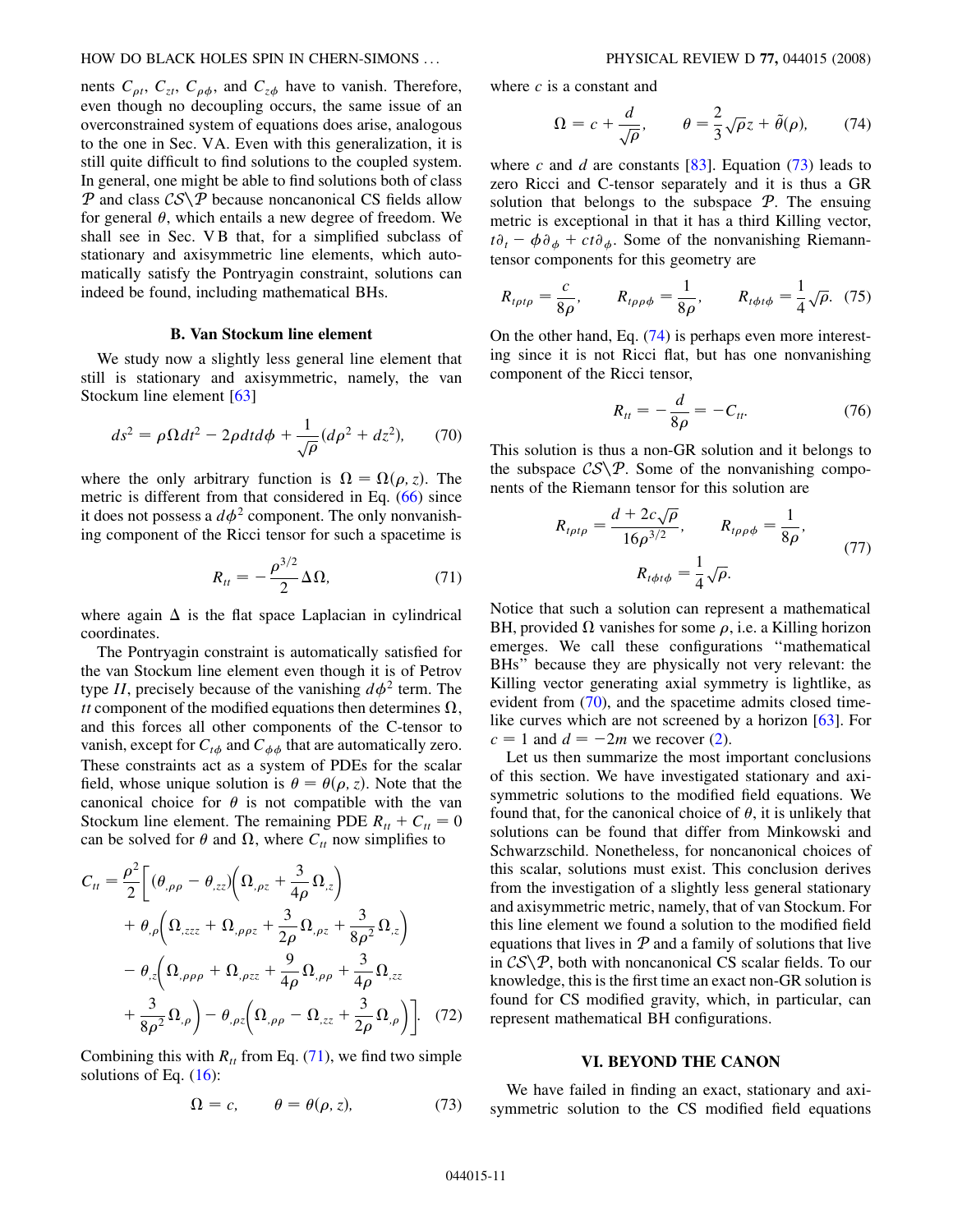representing a physical spinning BH. A solution, however, already exists for a similar line element, albeit in a perturbative sense. In [[20](#page-18-10)] and later in [[22](#page-18-13)], a far-field solution to the CS modified field equations with a canonical CS scalar field was found in the weak-field/slow-motion approximation. This solution is identical to the far-field expansion of the Kerr solution, except for the addition of two new components in the gravitomagnetic sector of the metric *g*0*i*. These components vanish in GR, since only one component is required and it is aligned with the angular momentum of the spinning source. In CS gravity, the remaining components of  $g_{0i}$  are proportional to the curl of the spin angular momentum, thus breaking axisymmetry but preserving stationarity. Such a stationary, but nonaxisymmetric BH will not emit gravitational waves, but it might possess a nontrivial multipolar structure, with probably more than just two nonvanishing multipoles. Such a far-field structure suggests that perhaps the only way to obtain an analog to the Kerr solution in CS gravity is to relax either the assumption of axisymmetry or stationarity or to drop the integrability conditions mentioned in Ref. [\[76\]](#page-19-12).

Alternatively, the van Stockum example suggests that another possibility is to allow for a general CS scalar field. In this case, however, the line element must significantly differ from the Kerr metric such that it satisfies the Pontryagin constraint [\[84\]](#page-19-20). We shall explore these possibilities in this section.

## **A. Killing embedding**

We study now the possibility that the ''embedding coordinate," i.e., the velocity of the CS scalar field  $\theta$ , is a Killing vector. Then,  $v_a$  is covariantly conserved because of the Killing equation ( $\nabla_{(a} v_{b)} = 0$ ) and the fact that the connection is torsion free  $(\nabla_{[a}v_{b]} = \nabla_{[a}\nabla_{b]} \theta = 0)$ . This puts a strong restriction on spacetime, which for a timelike  $v_a$  yields line elements that are diffeomorphic to

$$
ds^2 = -dt^2 + g_{ij}(x^k)dx^i dx^j,
$$
 (78)

<span id="page-11-0"></span>where *i* and *j* range over all coordinates except time. Actually, Eq. [\(78\)](#page-11-0) describes a special class of static spacetimes. When studying static solutions to the CS modified field equations with timelike  $v_a$  in Sec. IV, we found no physically relevant solution besides Schwarzschild. The same conclusions hold here, except that we do not even recover Schwarzschild, so this route is not a promising one. A similar discussion applies to spacelike Killing vectors.

A more interesting situation arises if the vector field  $v^a$ is a null Killing vector,  $v^a v_a = \nabla_{(a} v_{b)} = 0$ . In this case, we get in an adapted coordinate system the line element

$$
ds^{2} = -2dv dx^{1} + g_{ij}(x^{k})dx^{i}dx^{j}.
$$
 (79)

<span id="page-11-1"></span>Once again, the Pontryagin constraint is immediately satisfied, the Ricci tensor has nonvanishing  $R_{ij}$  components, but no components of the C-tensor vanish. Even when we

pick a simple null Killing embedding, e.g.  $v_a = (0, \chi, 0, 0)$ with  $\chi$  = const, the C-tensor has complicated spatial nonvanishing components and the modified field equations are too difficult to solve in full generality. Therefore, we focus instead on an interesting special case in the next subsection.

#### **B.** *pp***-waves and boosted black holes**

As suggested at the end of Sec. II B, it might be possible to find solutions to the modified field equations if one considers line elements that represent exact gravitationalwave solutions (*pp*-waves [\[85\]](#page-19-21)). The line element for these waves is

<span id="page-11-2"></span>
$$
ds^{2} = -2dvdu - H(u, x, y)du^{2} + dx^{2} + dy^{2}, \quad (80)
$$

which is simply a special case of the line elements considered in the previous subsection [Eq. [\(79\)](#page-11-1)]. Particular examples of physical scenarios that are well-represented by Eq. [\(80\)](#page-11-2) are the Aichelburg-Sexl limits [\[86\]](#page-19-22) of various BHs. In essence, this limit is an ultrarelativistic boost that keeps the energy of the BH finite by taking a limit where its mass vanishes while the boost velocity approaches the speed of light. In particular, Eq. ([80](#page-11-2)) can be used to represent ultrarelativistic boosts of the Kerr BH [\[87](#page-19-23)[,88\]](#page-19-24).

Is it conceivable that a Kerr BH that moves ultrarelativistically solves the modified field equations, even though the Kerr BH does not? One of the main problems with the Kerr metric is that it does not satisfy the Pontryagin constraint, cf. Eq. [\(36\)](#page-6-0), but that constraint is trivially satisfied as  $M \rightarrow 0$ . Nonetheless, the satisfaction of the Pontryagin constraint is only a necessary condition, but not a sufficient one, to guarantee that the modified field equations are also satisfied.

In order to study this issue, let us find the appropriate expressions for the Ricci and C-tensors. The only nonvanishing component of the Ricci tensor for the line element of Eq.  $(80)$  $(80)$  is given by

$$
R_{uu} = \Delta H, \qquad \Delta := \frac{\partial^2}{\partial x^2} + \frac{\partial^2}{\partial y^2}.
$$
 (81)

In general, the components  $C_{ux}$ ,  $C_{uy}$ ,  $C_{xx}$ ,  $C_{yy}$ ,  $C_{xy}$  are all nonvanishing and form a system of PDEs for  $H$  and  $\theta$ . The  $C_{xx}$ ,  $C_{yy}$ , and  $C_{xy}$  components are given by

$$
C_{yy} = -C_{xx} = \theta_{,vv} H_{,xy}, \qquad C_{xy} = \frac{1}{2} \theta_{,vv} (H_{,xx} - H_{,yy}).
$$
\n(82)

Let us first look for GR-solutions of class  $P$ , such that  $R_{ab} = 0$  and  $C_{ab} = 0$  independently. Since  $C_{ab} = 0$ , there are two possibilities here: either  $\theta_{,vv} = 0$  or  $H_{,xy} = 0$  =  $H_{xx} - H_{yy}$ . In the latter case, *H* is constrained to

<span id="page-11-3"></span>
$$
H = \frac{1}{2}(x^2 + y^2)A(u) + xB(u) + yC(u) + D(u), \quad (83)
$$

which also forces  $C_{ux}$  and  $C_{uy}$  to vanish. The only compo-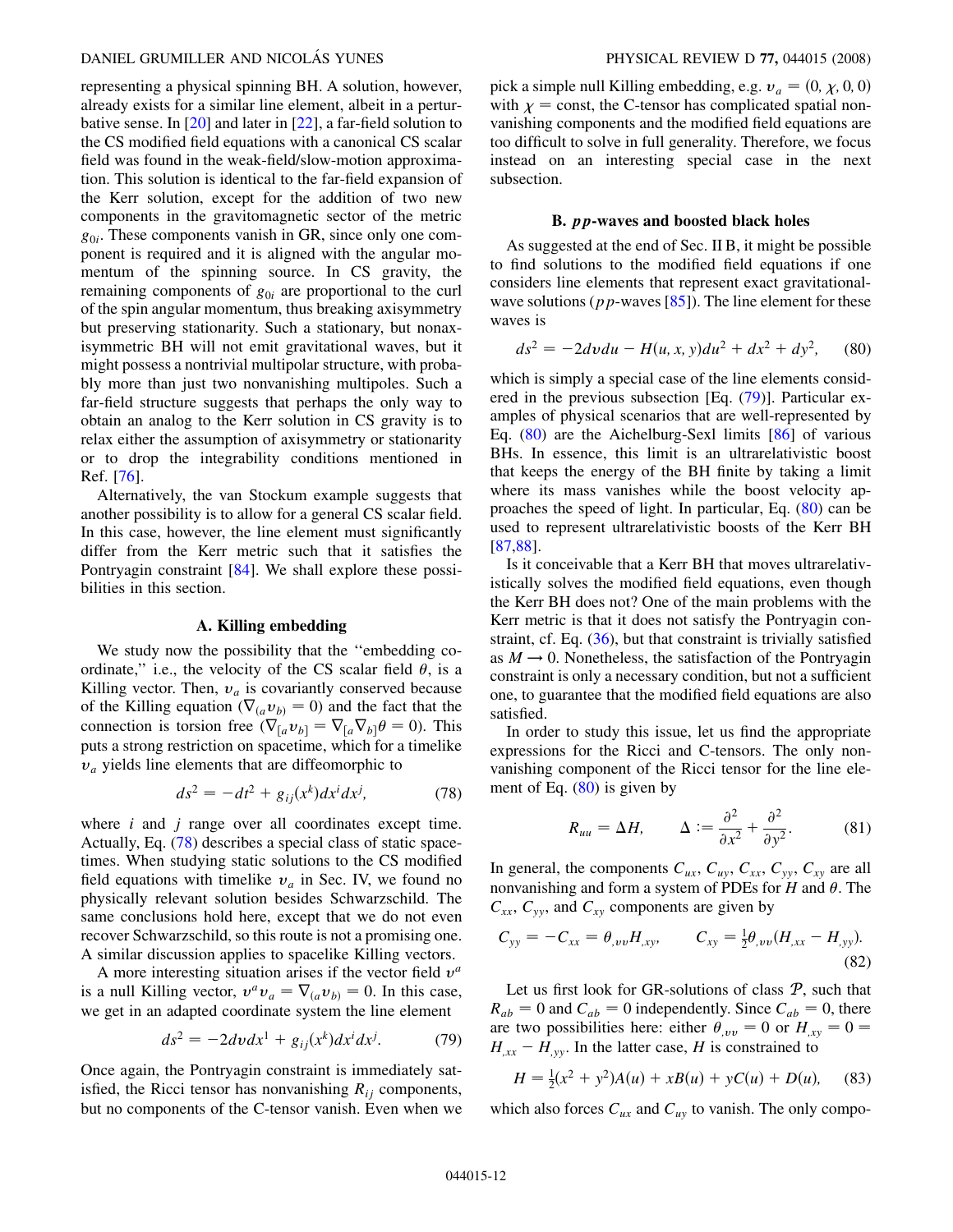nent of the field equations left is  $(u, u)$ , which upon sim-plification with Eq. [\(83\)](#page-11-3) yields  $C_{uu} = 0$  and  $R_{uu} = 2A(u)$ , so that  $A(u) = 0$ . We have then found the solution

$$
H = xB(u) + yC(u) + D(u), \qquad \theta = \theta(u, v, x, y), \quad (84)
$$

to the modified field equations. However, this solution is nothing but flat space in disguise.

<span id="page-12-3"></span>Another possibility to find GR-solutions is to pick  $\theta$  such that  $C_{xx}$ ,  $C_{yy}$ , and  $C_{xy}$  vanish, i.e.  $\theta_{,vv} = 0$ . This condition leads to

$$
\theta = \lambda(u, x, y)v + \tilde{\theta}(u, x, y). \tag{85}
$$

The remaining non- $(u, u)$  components of the C-tensor lead to

$$
C_{ux} = 0 \longrightarrow \lambda_{,x} H_{,xy} = \lambda_{,y} H_{,yy} \tag{86}
$$

$$
C_{uy} = 0 \longrightarrow \lambda_{,x} H_{,yy} = \lambda_{,y} H_{,xx}, \tag{87}
$$

<span id="page-12-0"></span>where we have used  $R_{uu} = 0$ . The solution to this system of PDEs leads either to flat spacetime or to

$$
\lambda(u, x, y) = \lambda(u). \tag{88}
$$

<span id="page-12-2"></span>Choosing Eq. [\(88\)](#page-12-0), the remaining modified field equation [the  $(u, u)$  component] becomes

$$
\Delta H = 0,\tag{89}
$$

$$
2H_{,yy}\tilde{\theta}_{,xy}=H_{,xy}(\tilde{\theta}_{,yy}-\tilde{\theta}_{,xx}).
$$
\n(90)

<span id="page-12-1"></span>For some *H* that solves the Einstein equations *fi.e.* the Laplace equation in Eq. [\(89\)](#page-12-1)], the C-tensor yields a PDE for  $\tilde{\theta}$  [Eq. [\(90\)](#page-12-2)]. Thus we conclude that we can lift any *pp*-wave solution of the vacuum Einstein equations to a *pp*-wave solution of CS modified gravity (of class  $\mathcal{P}$ ) by choosing  $\theta$  such that Eqs. [\(85\)](#page-12-3) and [\(88](#page-12-0))–([90](#page-12-2)) hold.

<span id="page-12-4"></span>Let us give an example of this method to generate CS solutions by studying ultrarelativistically boosted Kerr BHs, for which

$$
H = h_0 \delta(u) \ln(x^2 + y^2)
$$
 (91)

<span id="page-12-5"></span>satisfies Eq. [\(89\)](#page-12-1). In Eq. ([91](#page-12-4)),  $\delta(u)$  is the Dirac delta function and  $h_0$  is a constant. Inserting this  $H$  into Eq. ([90](#page-12-2)) we find

$$
\tilde{\theta} = x\alpha \left(\frac{y}{x}\right) + \beta (x^2 + y^2),\tag{92}
$$

where  $\alpha$  and  $\beta$  are arbitrary functions of their respective arguments  $(y/x)$  and  $(x^2 + y^2)$ . Equation [\(92](#page-12-5)), together with Eqs.  $(85)$  and  $(88)$  $(88)$ , give the full solution for the CS scalar field. We have therefore lifted the boosted Kerr BH to a solution of the modified field equations of class  $\mathcal{P}$  by choosing the CS scalar field appropriately. For  $\theta = \lambda v$  we recover Eq.  $(3)$  $(3)$ .

Let us now search for non-GR solutions to the modified field equations. Since all equations decouple

<span id="page-12-6"></span>except for the  $(u, u)$  component, we must enforce that the non-(*u*, *u*)-components of the C-tensor vanish, i.e.  $\theta_{,v} = 0$ , which leads to

$$
\theta = \tilde{\theta}(u, x, y). \tag{93}
$$

With Eq. [\(93\)](#page-12-6), the only component of the modified field equations left is again the  $(u, u)$  one, which simplifies to a linear third order PDE:

<span id="page-12-7"></span>
$$
(1 + \tilde{\theta}_{,y}\partial_{,x} - \tilde{\theta}_{,x}\partial_{,y})\Delta H = (\tilde{\theta}_{,xx} - \tilde{\theta}_{,yy})H_{,xy}
$$

$$
- (H_{,xx} - H_{,yy})\tilde{\theta}_{,xy}.
$$
(94)

<span id="page-12-10"></span>For simplicity, we choose

$$
\tilde{\theta} = a(u)x + b(u)y + c(u), \tag{95}
$$

<span id="page-12-9"></span>and Eq. ([94](#page-12-7)) reduces to the Poisson equation

$$
\Delta H = f. \tag{96}
$$

The source term *f* solves a linear first order PDE

$$
bf_{,x} - af_{,y} - f = 0,\t\t(97)
$$

<span id="page-12-8"></span>whose general solution [assuming  $b(u) \neq 0$ ]

$$
f(u, x, y) = e^{x/b(u)} \phi[a(u)x + b(u)y]
$$
 (98)

contains one arbitrary function  $\phi$  of the argument  $a(u)x$  +  $b(u)y$ . We shall assume this function to be nonvanishing so that  $R_{ab} \neq 0$ . We can now insert Eq. ([98](#page-12-8)) into the Poisson equation and solve for  $H(x, y, u)$ . We need two boundary conditions to determine *H* from the Poisson equation [Eq. ([96](#page-12-9))] and another one to determine the arbitrary function  $\phi$  in Eq. [\(98\)](#page-12-8). Let us then provide an example by assuming that  $b(u) < 0$  and  $\phi$  remains bounded. In this case, we must restrict the range of the coordinates to the half-plane,  $0 \le x < \infty$ ,  $-\infty < y < \infty$ . We impose a boundary condition  $H_0(u, y) := H(u, 0, y)$  and appropriate falloff behavior for  $|y| \rightarrow \infty$ . We then obtain the particular solution

<span id="page-12-11"></span>
$$
H(u, x, y) = \frac{1}{\pi} \int_{-\infty}^{\infty} \frac{xH_0(u, \eta)d\eta}{x^2 + (y - \eta)^2} - \frac{1}{4\pi} \int_{0}^{\infty} \int_{-\infty}^{\infty} e^{-\xi/|b(u)|} \phi[a(u)\xi + b(u)\eta] \times \ln \left[ \frac{(x + \xi)^2 + (y - \eta)^2}{(x - \xi)^2 + (y - \eta)^2} \right] d\xi d\eta, \tag{99}
$$

where the double integral extends over the half-plane.

The exponential behavior in Eq. ([98](#page-12-8)) is particularly interesting, since it resembles the gravitational-wave solu-tions found in Refs. [[9](#page-18-1),[18](#page-18-9),[19](#page-18-12),[21](#page-18-11)]. Moreover, as  $x \to \pm \infty$ [depending on the sign of  $b(u)$ ] the source term in Eq. [\(96\)](#page-12-9) diverges, indicating a possible instability. Since we were mainly concerned with the existence of solutions we have not attempted to construct solutions for more general  $\theta$ than Eq. ([95](#page-12-10)).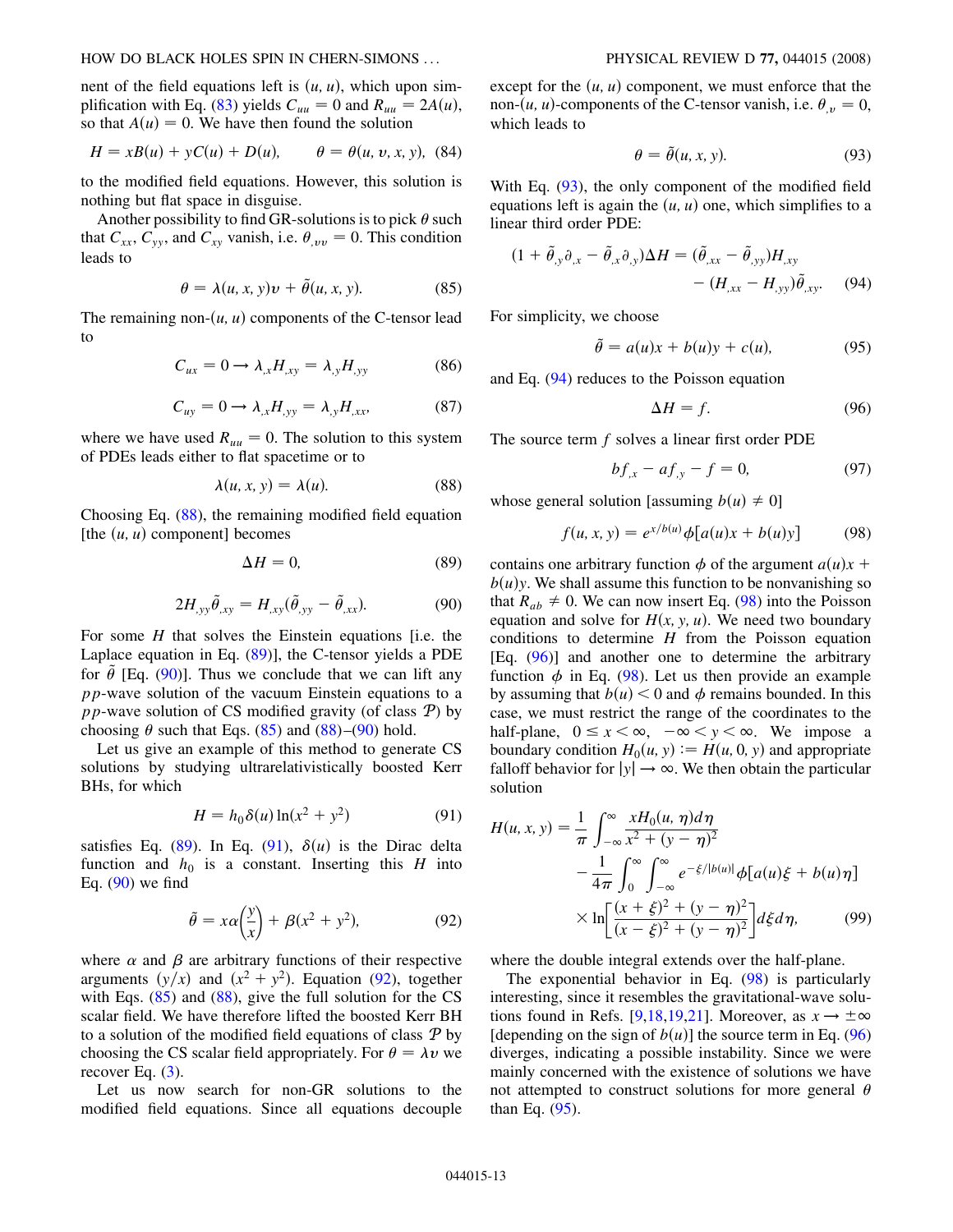### **C. Weakening axisymmetry/stationarity**

From the analysis so far, it is clear that stationary and axisymmetric solutions in CS gravity do not seem to be capable of describing physical spinning BHs. The far-field solution has guided us to weaken some of the requirements necessary for axisymmetry and stationarity. One possibility is to keep two Killing vectors (one timelike and one spacelike), but to drop all additional requirements (in particular the integrability conditions mentioned in Ref. [[76](#page-19-12)]). The most general line element compatible with two Killing vectors

<span id="page-13-3"></span>
$$
ds^{2} = g_{\alpha\beta}dx^{\alpha}dx^{\beta} + A_{\alpha i}dx^{\alpha}dx^{i} + g_{ij}dx^{i}dx^{j} \qquad (100)
$$

contains two 2-metrics,  $g_{\alpha\beta}(x^k)$  and  $g_{ij}(x^k)$ , and cross terms parametrized by  $A_{\alpha i}(x^k)$ . Here  $\{\alpha, \beta\} = \{0, 1\}$  are the Killing coordinates and  $\{i, j, k\} = \{2, 3\}$  are the non-Killing coordinates. Alternatively, we could conceive of losing stationarity or axisymmetry by dropping the  $(\partial_t)^a$  or  $\partial_{\phi}^a$  Killing vector, respectively. The general idea is then that by losing one Killing vector we gain new undetermined metric components that could allow for a physical spinning BH solution in CS gravity. However, our attempts have not revealed any interesting exact solution corresponding to a spinning BH, so we confine ourselves to a couple of general remarks.

Spinning BHs that break axisymmetry or stationarity would be radically different from those considered in GR. On the one hand, nonaxisymmetric spinning objects would have an intrinsic precession rate that would not allow the identification of an axis of rotation. Such precession would possibly also lead to solutions with more than two nonzero multipole moments, thus violating the no-hair theorem. On the other hand, nonstationary spinning objects would unavoidably lead to the emission of gravitational radiation, even if the BH is isolated. These considerations could be flipped if we take them as predictions of the theory, thus leading to new possible tests of CS gravity. Work along these lines is currently underway. The results of [\[89\]](#page-19-25) for the Pontryagin constraint may be helpful here.

#### **D. Adding matter**

The inclusion of matter sources is of relevance in the present context for several reasons. First, the Kerr BH has a distributional energy momentum tensor [\[90\]](#page-19-26), so we need not set the stress-energy tensor strictly to zero to construct a Kerr-like solution. Second, in Ref. [[17](#page-18-8)] the Pontryagin term in the action arises from matter currents, so the inclusion of the latter would actually be mandatory within that framework.

Two conceptually different approaches are possible to the problem of finding exact solutions of the modified field equations in the presence of matter. These approaches essentially depend on whether we require the energymomentum tensor to be covariantly conserved,  $\nabla_a T^{ab}$ 0, or not. If this tensor is conserved, then the Pontryagin constraint must be satisfied and the Kerr BH cannot be a solution. Basically, this route leads to only a slight generalization of the discussion presented so far, with solutions of class P,

$$
R_{ab} - \frac{1}{2}g_{ab}R = 8\pi T_{ab}, \qquad C_{ab} = 0, \tag{101}
$$

and solutions of class  $CS\mathcal{P}$  that solve Eq. ([15](#page-3-4)). Relaxing covariant conservation of the stress-energy tensor, we can promote the Kerr BH to a solution of the modified field equations, provided that

<span id="page-13-2"></span>
$$
R_{ab} - \frac{1}{2}g_{ab}R = 8\pi T_{ab}^{\text{dist}}, \qquad C_{ab} = 8\pi T_{ab}^{\text{ind}}.
$$
 (102)

Here  $T_{ab}^{\text{dist}} = 0$  except for the usual distributional contribu-tions for Kerr [\[90\]](#page-19-26), while  $T_{ab}^{\text{ind}}$  provides the nonconserved matter flux. The induced matter fluxes for the Kerr BH are given by

$$
T_{tr}^{\text{ind}} = \frac{am^2}{4\pi\mu\Sigma^5\Delta} \cos\Theta(r^2 - a^2\cos^2\Theta)
$$
  
×[ $a^2\cos^2\Theta(11r^2 - a^2) + r^2(3r^2 - 9a^2)$ ], (103)

$$
T_{t\Theta}^{\text{ind}} = -\frac{am^2r}{4\pi\mu\Sigma^5} \sin\Theta[3r^4 - 12r^2a^2\cos^2\Theta + a^4\cos^4\Theta],\tag{104}
$$

<span id="page-13-1"></span>
$$
T_{\phi r}^{\text{ind}} = -\frac{a^2 m^2}{4\pi \mu \Sigma^5 \Delta} \sin^2 \Theta \cos \Theta [\cos^4 \Theta a^4 (a^2 - r^2) + \cos^2 \Theta r^2 a^2 (8a^2 + 12r^2) - 9r^4 a^2 - 3r^6],
$$
\n(105)

$$
T_{\phi\Theta}^{\text{ind}} = -a\sin^2\Theta T_{t\Theta}^{\text{ind}}.\tag{106}
$$

<span id="page-13-0"></span>Of course, with such a method any GR solution can be promoted to a solution of the modified field equations.

The crucial issue here is whether or not the induced matter flux can be regarded as physically acceptable. In order to shed light on this issue, we analyzed if the induced stress energy given by Eqs.  $(103)$ – $(106)$  obeys the energy conditions of GR [[91](#page-19-27)]. Because  $T_{ab}^{\text{ind}}$  is always traceless, the strong and weak energy conditions are equivalent and reduce to the statement that  $T_{ab}^{\text{ind}} \xi^a \xi^b \ge 0$  for any timelike vector  $\xi^a$ . This, however, is not the case, as we can show by vector  $\xi$ <sup>-</sup>. This, nowever, is not the case, as we can show by considering for instance  $\xi$ <sup>*t*</sup> =  $\sqrt{2}$ ,  $\xi$ <sup>*r*</sup> = 1, which is time-.<br>-like for sufficiently large *r*:  $\xi^a \xi^b g_{ab} = -1 + 6m/r +$  $\mathcal{O}(m/r)^2$ . The only relevant component of  $T_{ab}^{\text{ind}}$  is given by Eq. [\(103](#page-13-0)), but since  $T_{tr}^{\text{ind}}$  is proportional to cos $\Theta$ , this quantity is negative in half of the spacetime, and thus the weak energy condition is violated. While this might be tolerated close to the horizon, we stress that this violation arises also in the asymptotic region. This violation is somewhat attenuated by the falloff behavior of  $T_{ab}^{\text{ind}}$ , where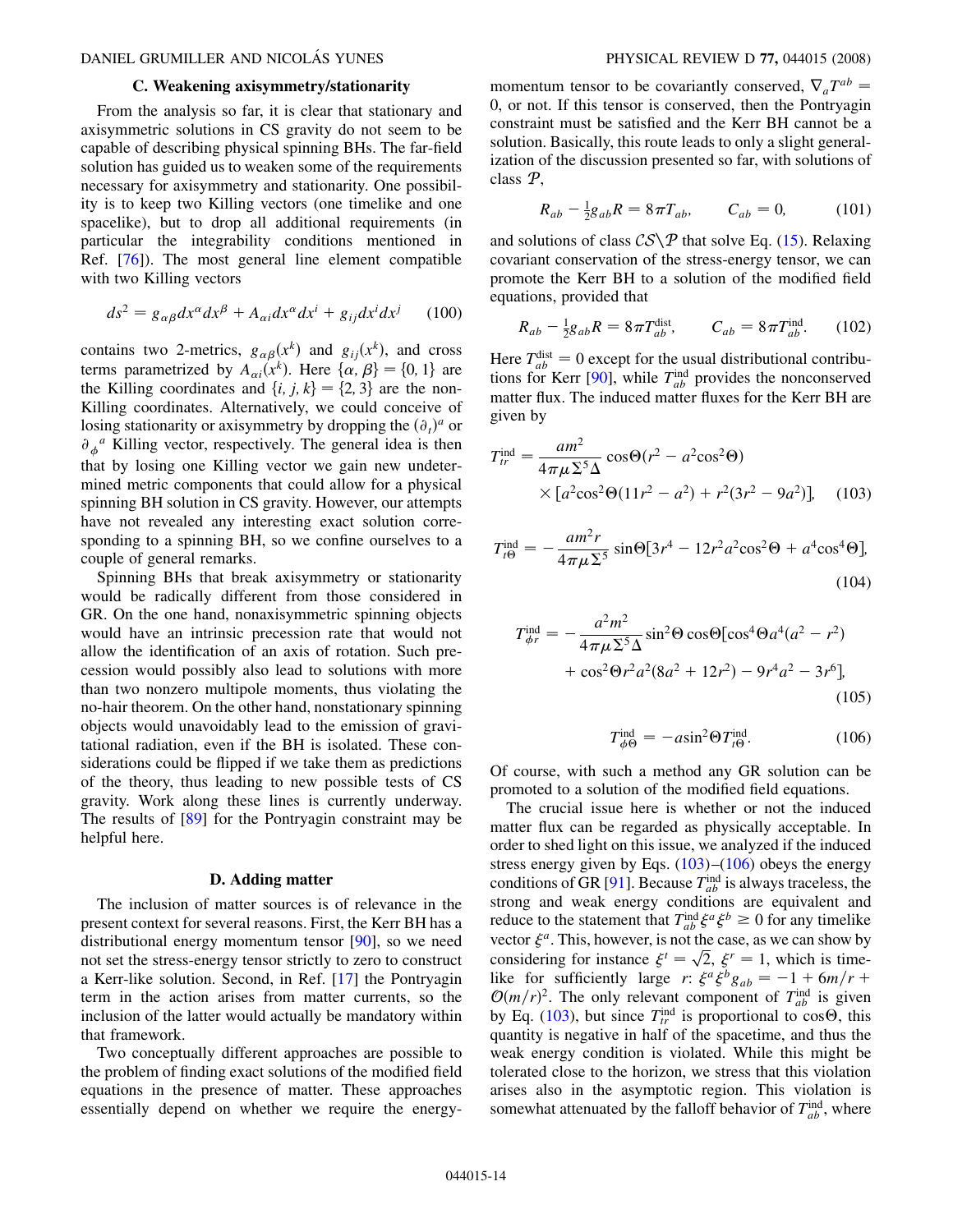its components decay at least as  $1/r^5$  and the scalar invariant  $T_{ab}^{\text{ind}} T^{ab \text{ind}}$  as  $1/r^{12}$  as  $r \rightarrow \infty$ . Thus, if ordinary matter is added then the induced exotic fluxes might not be detectable after all for a far-field observer.

There is another approach capable of circumventing the Pontryagin constraint that also relies on new matter sources. Namely, if the field  $\theta$  is considered a dynamical field, instead of an external field, it is natural to study more general actions than Eq. ([4\)](#page-2-5) with  $S_{\text{mat}} = 0$ , such as [\[22\]](#page-18-13)

$$
S = \kappa \int d^4x \sqrt{-g} \left( R + \frac{1}{2} (\nabla \theta)^2 - V(\theta) - \frac{1}{\alpha} \theta^* R R \right).
$$
\n(107)

<span id="page-14-0"></span>Then the Pontryagin constraint  $(18)$  is replaced by

$$
{}^*RR = -\alpha[\Box \theta + V'(\theta)], \qquad (108)
$$

where  $\alpha$  is a constant. This provides a natural generalization of the model considered in our paper. However, it also introduces an amount of arbitrariness, since *V* is a free function and, in fact, more general couplings between  $\theta$ and curvature might be considered.

We conclude that allowing GR solutions to be also CS solutions by inducing a stress-energy tensor via Eq. ([102\)](#page-13-2) can lead to unphysical energy distributions. In particular, the Kerr solution induces an energy momentum tensor given by Eqs.  $(103)$  $(103)$ – $(106)$  $(106)$  $(106)$ , which violates all energy conditions, even in the asymptotic region. The alternative approach described above lifts  $\theta$  to a genuine dynamical field with a kinetic term and possibly self-interactions, at the cost of introducing an arbitrary potential.

### **VII. CONCLUSIONS AND DISCUSSION**

No exact solution has yet been found that could possibly represent a spinning BH in CS modified gravity. In particular, the Kerr solution is found to be incompatible with the constraints imposed by the modified field equations. Previously, only perturbative solutions of CS gravity had been considered, which might represent the exterior of a BH. The first study was carried out by Alexander and Yunes [[19](#page-18-12),[20](#page-18-10)], who performed a weak-field parametrized post-Newtonian analysis to find a nonaxisymmetric Kerrlike solution. This study was later extended by Smith *et al.* [\[22\]](#page-18-13) to nonpoint like sources, finding that the Israel junction conditions are effectively modified by the C-tensor. Another study was carried out by Konno *et al.* [[34](#page-18-35)], but this analysis was restricted to a limited class of perturbations that did not allow for the breakage of stationarity or axisymmetry. Within that restricted perturbative framework, a Kerr-like solution was found only for noncanonical choices of  $\theta$ , concluding that BHs cannot rotate in the modified theory for canonical  $\theta$ . This conclusion of Konno *et al.* is at odds with both the results of Alexander and Yunes and Smith *et al.*

In order to address these issues, in the current paper we attempted to determine what replaces the Kerr solution in CS modified gravity. We thus studied exact solutions of the modified theory, comprising spherically symmetric, staticaxisymmetric, and stationary-axisymmetric vacuum configurations, as well as some generalizations thereof.

We began our analysis in Sec. II A by considering the CS action in detail and rederiving the equations of motion, together with the resultant surface integral terms. We continued in Sec. II B by rederiving the Pontryagin constraint from the equations of motion and providing two alternative interpretations of it. One of them  $[Eq, (21)]$  $[Eq, (21)]$  $[Eq, (21)]$  is a reality condition on a quadratic curvature invariant of the Weyl tensor, while the other  $[Eq. (24)]$  $[Eq. (24)]$  $[Eq. (24)]$  is a null condition on the contraction of the electric and magnetic parts of the Weyl tensor. Before considering specific line elements, in Sec. II C we classified all solutions into two groups: GRtype (class  $P$ ), which contains solutions of both the vacuum Einstein equations and the modified field equations; non-GR type (class  $\mathcal{CS}\backslash\mathcal{P}$ ), which contains solutions of CS gravity that are not solutions of the vacuum Einstein equations (cf. Fig.  $1$ ).

After these general considerations, we began a systematic study of line elements, starting with general spherically symmetric metrics in Sec. III. This class of line elements [Eq. [\(33\)](#page-6-3)] is particularly important since it contains the Schwarzschild, Friedmann-Robertson-Walker, and Reissner-Nordström solutions. We showed that, for the canonical choice of the CS scalar field  $[Eq. (27)]$  $[Eq. (27)]$  $[Eq. (27)]$  and more general choices  $[Eq. (34)]$  $[Eq. (34)]$  $[Eq. (34)]$ , the modified field equations decouple and any possible solution is forced to be of class P.

We continued in Sec. IV with an analysis of static and axisymmetric metrics  $[Eq. (37)]$  $[Eq. (37)]$  $[Eq. (37)]$ . We showed that, for the canonical choice of the CS scalar field and more general choices  $[Eq. (55)]$  $[Eq. (55)]$  $[Eq. (55)]$ , the modified equations decouple once more. We also showed that any static and axisymmetric line element is forced to become spatially conformally flat, provided the field equations decouple. Exploiting this result, we found three different solutions [Eqs.  $(26)$ ,  $(53)$ , and [\(54\)](#page-8-1)], only one of which was physically relevant, namely, the Schwarzschild solution. For the most general CS scalar field, however, the field equations do not decouple, but we have shown that fields with such generality do not seem to allow for a solution to the field equations apart from trivial ones. Thus, we may conclude that CS gravity does not allow for static and axisymmetric solutions, apart from flat space, the Schwarzschild solution and two additional (unphysical) solutions, irrespective of the choice of the CS scalar field.

Static line elements then gave way to the central point of this paper: stationary and axisymmetric solutions of CS gravity, discussed in Sec. V. As in the previous cases, we showed that, for the canonical choice of the CS scalar field and slightly more general choices [Eq. [\(69\)](#page-9-3)], the field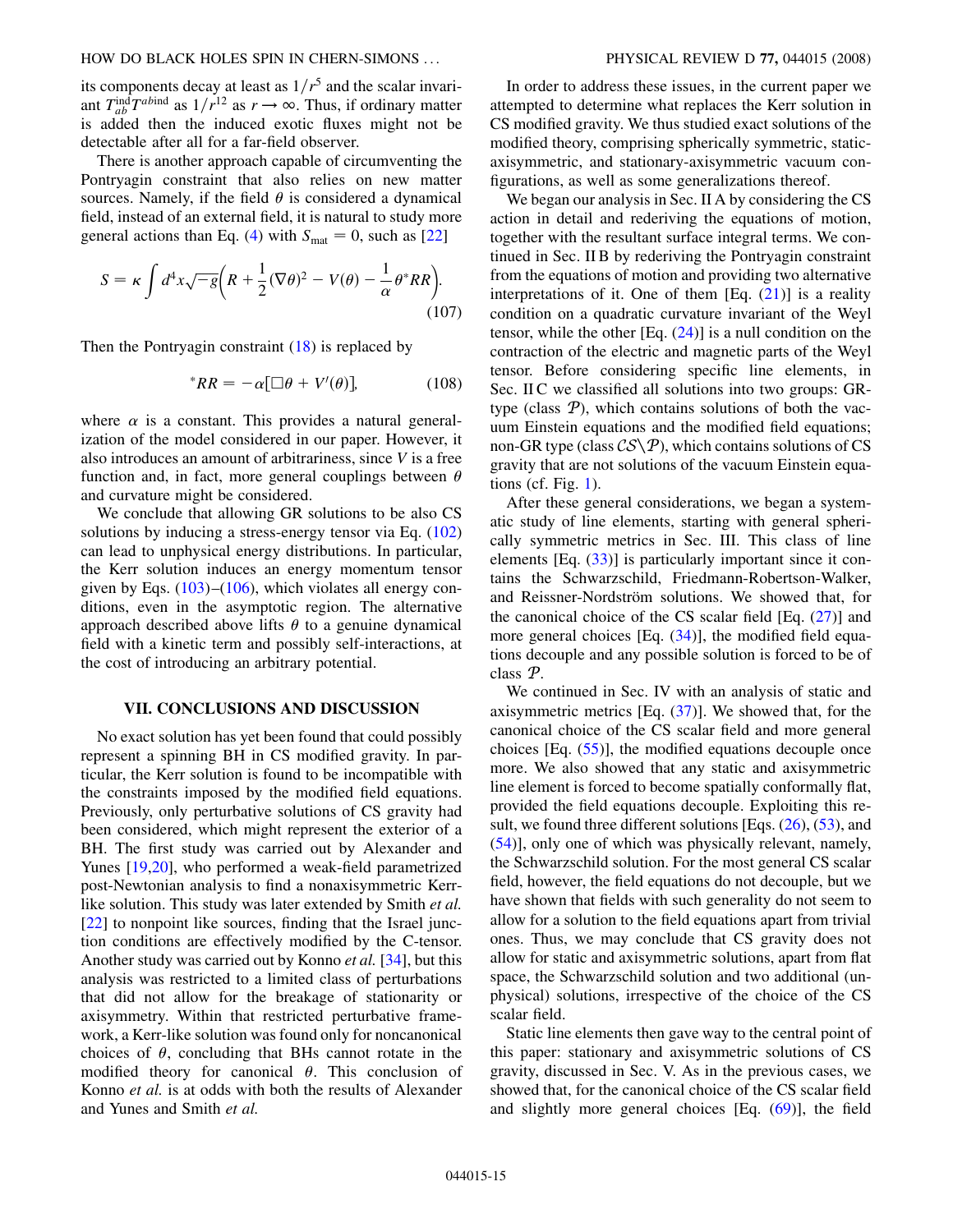equations again decouple. In this case, however, the Pontryagin constraint does not hold automatically and we used it to constrain the class of possible metric functions, cf. Appendix B. In essence, the decoupling requires not only that solutions must obey the Einstein equations, but also the fulfillment of additional constraints (cf. Ref. [\[82](#page-19-18)]), which leads to an overdetermined system of PDEs. Therefore, we concluded that nontrivial stationary and axisymmetric solutions do not seem to exist for canonical CS fields.

When a completely generic CS scalar field is considered, the modified field equations do not decouple and solutions are not easy to find, even with the simplifications derived from the Pontryagin constraint. However, generic CS fields increase the degrees of freedom of the problem and thus might allow for stationary and axisymmetric solutions. We proved this statement by providing an example in Sec. V B, through a subclass of stationary and axisymmetric metrics [Eq. [\(70\)](#page-10-3)], belonging to the van Stockum class. In that case, we showed that the only possible CS field compatible with the field equations excludes the canonical choice. Moreover, we found both, nonflat solutions of class  $P$ [Eq. ([73](#page-10-1))] as well as nonflat solutions of class  $CS\backslash P$ [Eq. [\(74\)](#page-10-2)] To the best of our knowledge, this is the first time an exact solution in CS modified gravity is constructed that is not also a solution of GR. One of these solutions [Eq. ([74](#page-10-2))] represents mathematical BHs, in the sense that, although they exhibit a Killing horizon, they are not physically relevant, because the Killing vector generating the ''axial'' symmetry is lightlike and closed timelike curves arise. We concluded that it is unlikely that stationary, axisymmetric solutions exist that represent a spinning physical BH.

Finally, in Sec. VI we considered the possibility of constructing solutions beyond the set of stationary and axisymmetric spacetimes. We began in Sec. VI A by considering CS scalar fields whose velocity is a Killing vector of the spacetime and found that the only interesting case arises if that vector is null. Naturally, such considerations led to exact gravitational shock-wave spacetimes [Eq. ([80](#page-11-2))]. Within this *pp*-wave scenario, in Sec. VI B we constructed a generating method through which any *pp*-wave solution of GR can be lifted to a solution of CS modified gravity with an appropriate choice of the CS scalar field. We also built a solution of class  $CS\backslash P$ [Eq. ([99](#page-12-11))] that is not a GR *pp*-wave solution but does satisfy the CS modified field equations.

Through this detailed study of solutions in CS gravity we have ascertained that at least two different limits of the Kerr BH are solutions to the modified field equations, even though the Kerr BH is not: the Schwarzschild limit and the Aichelburg-Sexl limit. The former was already known to be a solution to the CS modified field equations, but the latter, which includes ultrarelativistically boosted BHs, was not. The existence of these solutions concurs with the naive expectations expressed at the end of Sec. II B. Moreover, such expectations, together with the input from the far-field solution, point to the existence of a physical spinning BH solution in CS gravity, provided the conditions of stationarity and/or axisymmetry are weakened. We addressed this possibility briefly in Sec. VI C, but unfortunately such spacetimes are so general that the modified field equations become prohibitively difficult, even with the use of symbolic manipulation software.

Other possibilities of bypassing the Pontryagin constraint were discussed in Sec. VI D, since this constraint is in essence responsible for the absence of interesting stationary and axisymmetric solutions. First, we stated that obviously any (GR or non-GR) solution formally can be lifted to a solution of the modified field equations by allowing for arbitrary matter sources, and we demonstrated the nature of these matter sources for the Kerr BH. We found that the induced energy momentum tensor [Eqs.  $(103)$  $(103)$  $(103)$ – $(106)$  $(106)$  $(106)$ ] is exotic even in the asymptotic region, but drops off rapidly with the radial coordinate. Second, we mentioned the possibility that the CS scalar field  $\theta$  might acquire a kinetic term and self-interactions. In this case, the Pontryagin constraint ceases to hold and is replaced by a dynamical condition [Eq. [\(108\)](#page-14-0)], relating the gravitational instanton density to the (generalized) Klein-Gordon operator acting on  $\theta$ .

We now conclude with a list of possible directions for future research to which our current work may provide the basis.

- (i) The number of physical degrees of freedom in CS modified gravity is not known yet. Various considerations appear to lead to contradictory expectations. On the one hand, the appearance of higher order derivatives in the action [Eq. [\(1](#page-1-0))] suggests that additional degrees of freedom should emerge. On the other hand, the appearance of an additional constraint [Eq. ([67](#page-9-2))] suggests that fewer degrees of freedom should arise. Actually, the linearization procedure suggests that these competing effects cancel each other and that there are two polarizations of gravitons, just like in GR, albeit with properties that differ from GR [\[9](#page-18-1),[21](#page-18-11)].
- (ii) The role of boundary terms induced in CS gravity for BH thermodynamics could be investigated more thoroughly. Also, here general considerations lead to contradictory expectations. On the one hand, new boundary terms that arise in CS gravity [Eq. ([14](#page-2-2))] differ qualitatively from those that arise in GR or in scalar-tensor theories. Such boundary terms suggest modifications of BH thermodynamics, even for solutions whose line elements coincide with GR solutions, like the Schwarzschild spacetime. On the other hand, the Pontryagin constraint eliminates the CS contribution  $[Eq. (1)]$  $[Eq. (1)]$  $[Eq. (1)]$  to the on-shell action, which suggests that BH thermodynamics is left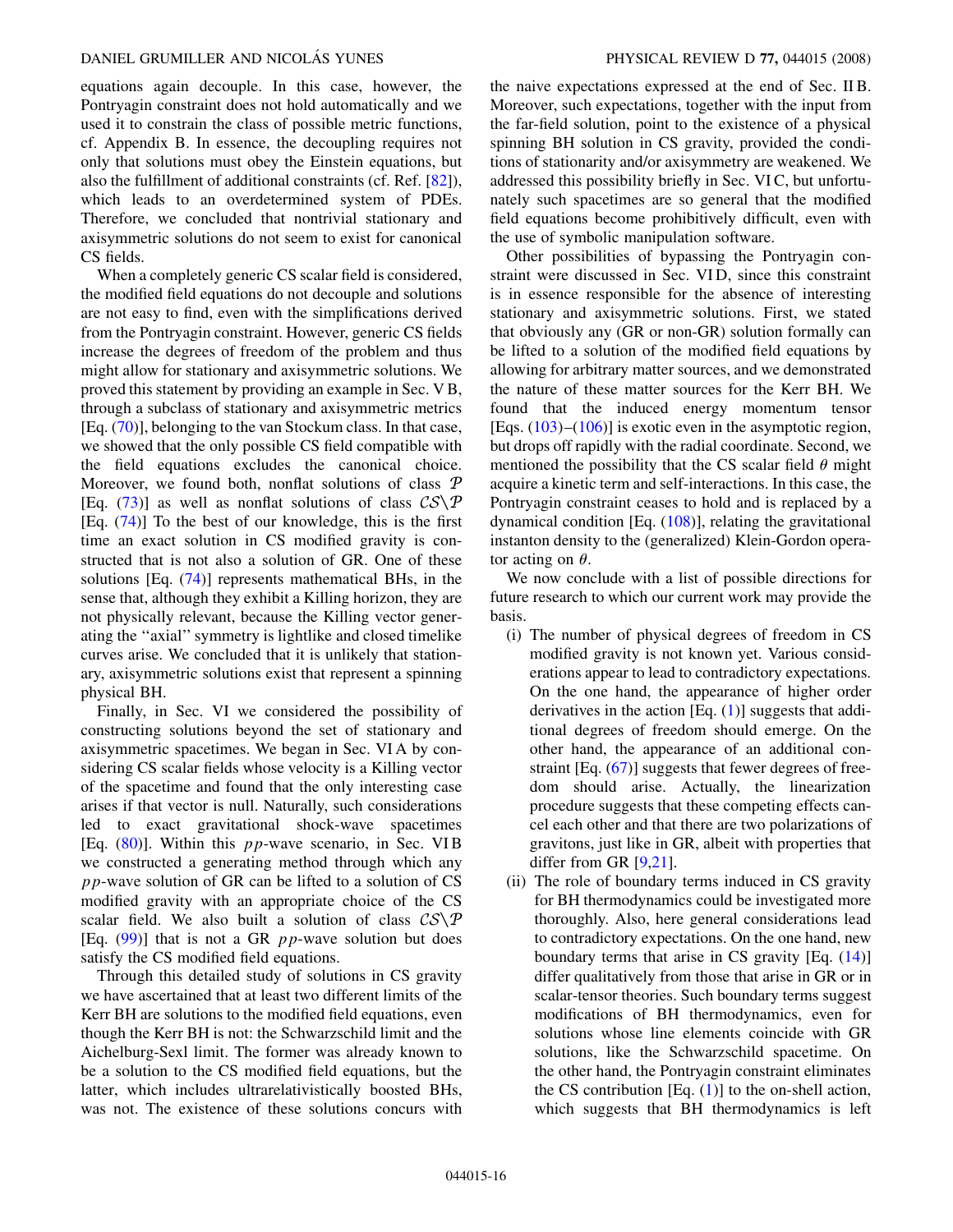unchanged, at least in the classical approximation.

- (iii) Both previous issues can be addressed by a thorough Hamiltonian analysis, which is also of interest by itself and for exhibiting the canonical structure as well as the classical constraint algebra. Such a study would also be useful for numerical evolutions of BH binary spacetimes in CS gravity, which is currently being carried out.
- (iv) While our discussion of stationary and axisymmetric solutions was quite comprehensive, a few issues are still open, which may be an interesting topic for mathematical relativists. For instance, while we were able to provide a proof that there are only three types of solutions for static and axisymmetric spacetimes (with the canonical choice for the CS scalar field), we could only provide good evidence, but no mathematical proof, that no further solutions exist for spacetimes that are stationary and axisymmetric.
- (v) Combining the evidence found in this paper with the far-field solutions found previously, we concluded that spinning BHs should weaken the requirements of stationarity and/or axisymmetry in CS modified gravity. Perturbations away from axisymmetry were neglected in [\[34](#page-18-35)], although nonaxisymmetric solutions can still represent spinning BHs, albeit with an inherent precession induced by the CS modification. Therefore, future work could focus on finding exact spacetimes with a smaller amount of symmetries or dropping the integrability conditions starting from  $(100).$  $(100).$
- (vi) A manageable implementation of the Pontryagin constraint could be useful in many CS gravity applications. The brute force methods that led us to the formulas in Appendix B will render any generalization unintelligible. The considerations presented in Ref. [[89](#page-19-25)] provide such an implementation, but it has not been exploited so far in the construction of explicit solutions.
- (vii) Far-field solutions of CS gravity that break stationarity could also be studied. These solutions could then be used as tests of the modified theory, through comparisons with gravitational-wave and astrophysical observations.
- (viii) Perhaps it is feasible to apply the method of matched asymptotic expansion for caged BHs [\[92,](#page-19-28)[93\]](#page-19-29) to the construction of spinning BH solutions in the present context. To this end, one would need an asymptotic expansion and a near horizon expansion of that BH. The former exists already, so it remains to construct the latter and perform the asymptotic matching.
- (ix) Finally, it is worthwhile to consider not just vacuum solutions, but also solutions with matter sources, as outlined briefly in Sec. VI D.

Certainly the range of issues that can be addressed has been extended in a non-negligible way. Only through a better understanding of the consequences and predictions of CS gravity will we be able to determine the viability of the modified theory.

## **ACKNOWLEDGMENTS**

We are grateful to Stephon Alexander and Roman Jackiw for encouraging us to study this problem in the first place and for enlightening discussions. We would also like to thank Abhay Ashtekar, Henriette Elvang, Alexander Hariton, Scott Hughes, Ralf Lehnert, Ben Owen, Richard O'Shaughnessy, Tristan Smith, Carlos Sopuerta, Max Tegmark, and Richard Woodard for discussions and comments. Most of our calculations used the computer algebra systems MAPLE v.11 in combination with the GRTENSORII package [[53](#page-18-23)]. D. G. is supported in part by funds provided by the U.S. Department of Energy (DoE) under the Cooperative Research Agreement DEFG02-05ER41360. D. G. has been supported by Project No. MC-OIF 021421 of the European Commission under the Sixth EU Framework Programme for Research and Technological Development (FP6). N. Y. acknowledges the support of the Center for Gravitational Wave Physics funded by the National Science Foundation under Cooperative Agreement PHY-01-14375 and support from NSF Grant No. PHY-05-55-628.

## **APPENDIX A: PROOF OF**  $^*RR = ^*CC$

<span id="page-16-2"></span>The equality

$$
{}^*RR = {}^*CC
$$
 (A1)

<span id="page-16-0"></span>relates the Pontryagin term expressed as in Eq. ([5\)](#page-2-0) to the Weyl tensor

$$
C^{ab}{}_{cd} := R^{ab}{}_{cd} - 2\delta^{[a}_{[c}R^{b]}_{d]} + \frac{1}{3}\delta^{a}_{[c}\delta^{b}_{d]}R
$$
 (A2)

<span id="page-16-1"></span>and its dual

$$
{}^*C^a{}_b{}^{cd} := \frac{1}{2} \epsilon^{cdef} C^a{}_{bef}.
$$
 (A3)

Equation  $(A1)$  $(A1)$  $(A1)$  is quite simple to prove, but not entirely obvious. Indeed, we were not able to find it in any of the standard textbooks, review articles, or papers on CS modified gravity. Therefore, we provide here a proof by straightforward calculation.

<span id="page-16-3"></span>*Proof*.—Let us begin by inserting the definitions ([5\)](#page-2-0),  $(A2)$  $(A2)$  and  $(A3)$  $(A3)$  into  $(A1)$  $(A1)$ ,

$$
{}^{*}RR = {}^{*}R^{a}{}_{b}{}^{cd}R^{b}{}_{acd} = {}^{*}C^{a}{}_{b}{}^{cd}C^{b}{}_{acd} + \Delta, \qquad (A4)
$$

where  $\Delta$  is precisely the violation of Eq. [\(A1\)](#page-16-2). Thus, if we can show that  $\Delta$  vanishes in Eq. [\(A4\)](#page-16-3) we have proven Eq. [\(A1\)](#page-16-2). The quantity  $\Delta$  contains eight terms. Four of them are linear in the Weyl tensor. Two of these terms are proportional to  $C_{cdef}$  and two are proportional to  $C_{cdef}$ .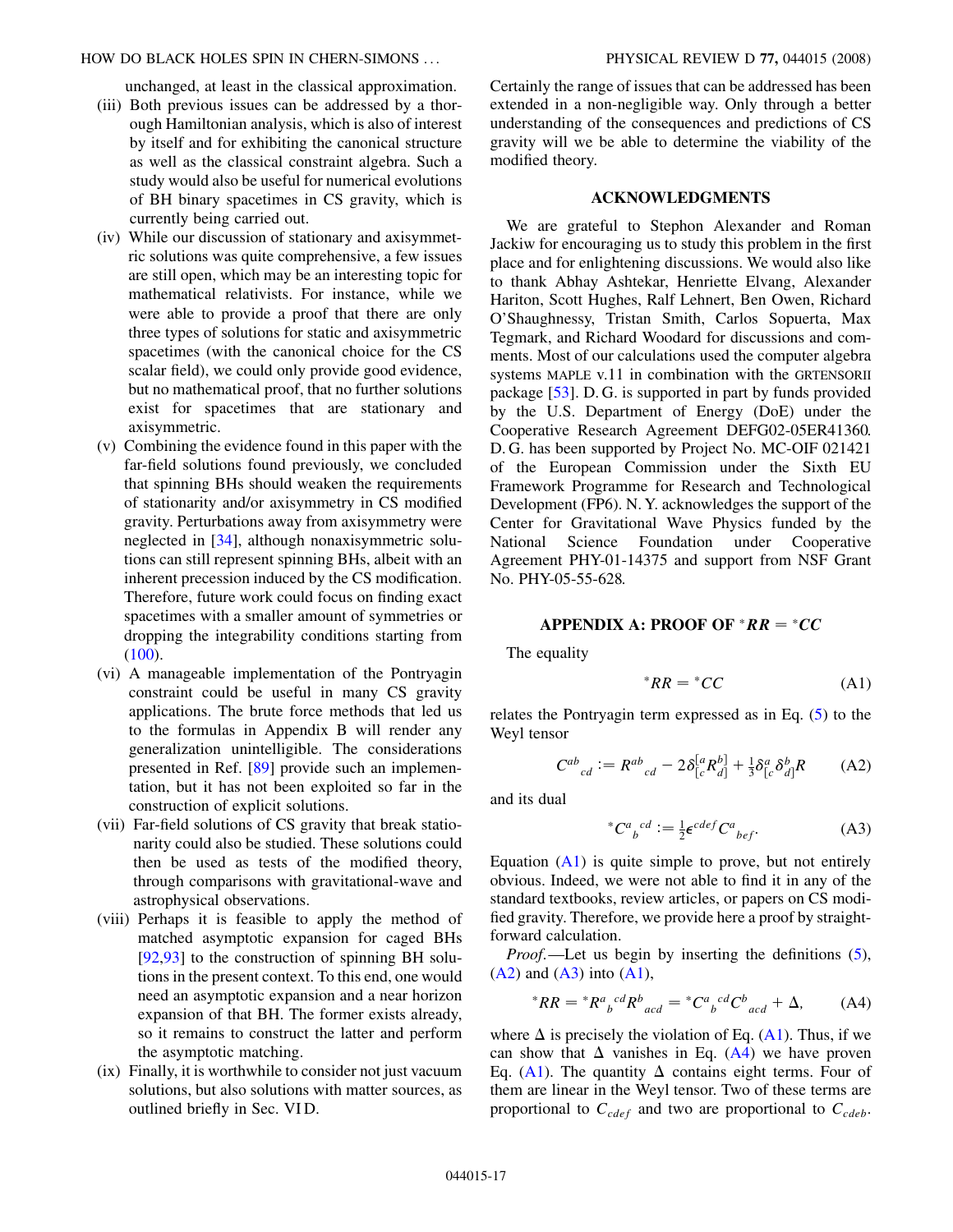Since

$$
\epsilon^{cdef} C_{cdef} = \epsilon^{cdef} C_{cdef} = 0,
$$
 (A5)

these terms vanish. Each of the remaining four terms contains at least two Kronecker  $\delta$ . These terms always lead to a contraction of the Levi-Civita tensor, e.g. of the form  $\epsilon^{cd}{}_{c}^{f} = 0$ . Therefore, also these four terms vanish and establish

$$
\Delta = 0. \tag{A6}
$$

## **APPENDIX B: PONTRYAGIN CONSTRAINT**

For the line element Eq. ([66](#page-9-1)) the Pontryagin constraint Eq. ([18](#page-3-0)) is given by ( $\bar{w} := e^{-2U}w$ )

$$
0 = A_0 \bar{w} + A_1 \bar{w}^3 + A_2 \bar{w}_{,\rho} + A_3 \bar{w}^2 \bar{w}_{,\rho} + A_4 \bar{w}_{,\rho}^2 + A_5 \bar{w}_{,z} + A_6 \bar{w}^2 \bar{w}_{,z} + A_7 \bar{w}_{,z}^2 + A_8 \bar{w}_{,\rho} \bar{w}_{,z} + A_9 \bar{w}_{,\rho z} + A_{10} (\bar{w}_{,\rho\rho} - \bar{w}_{,zz})
$$
(B1)

with

$$
A_0 = -\rho^2 A_1 + 2\rho^2 (2U_{,\rho z}k_{,\rho} - (U_{,\rho\rho} - U_{,zz})k_{,z} - 2U_{,\rho\rho}U_{,z} + 2U_{,\rho z}U_{,\rho} + 4U_{,z}(U_{,\rho}^2 + U_{,z}^2) + U_{,z}(k_{,\rho\rho} + k_{,zz}) + 8U_{,\rho}U_{,z}k_{,\rho} - 6U_{,\rho}^2k_{,z} + 2U_{,z}^2k_{,z} - 2U_{,z}(k_{,\rho}^2 + k_{,z}^2)) + 2\rho(U_{,\rho}k_{,z} - U_{,z}k_{,\rho} + 2U_{,z}U_{,\rho})
$$
\n(B2)

$$
A_1 = 8\rho(U_{,\rho}U_{,z}(U_{zz} - U_{\rho\rho}) + U_{,\rho z}(U_{,\rho}^2 - U_{,z}^2) - U_{,\rho}^3 k_{,z} + U_{,z}^3 k_{,\rho} + U_{,\rho} U_{,z}(U_{,\rho} k_{,\rho} - U_{,z} k_{,z})) + 8U_{,z}(U_{,\rho}^2 + U_{,z}^2)
$$
 (B3)

$$
A_2 = 2\rho^3 (2U_{,zz}U_{,z} + 2U_{,\rho z}U_{,\rho} + 4U_{,\rho}^2 U_{,z} + 4U_{,z}^3 + (U_{,\rho\rho} - U_{,zz})k_{,z} - U_{,z}(k_{,\rho\rho} + k_{,zz}) - 2U_{,\rho z}k_{,\rho} - 4U_{,\rho}U_{,z}k_{,\rho} + 2U_{,z}k_{,\rho}^2 + 2U_{,z}k_{,z}^2 - 4U_{,z}^2k_{,z}) - 2\rho^2 (U_{,\rho z} + 4U_{,z}U_{,\rho} - 2U_{,\rho}k_{,z}) - \rho k_{,z}
$$
 (B4)

$$
A_3 = 4\rho (3U_{,\rho}^2 k_{,z} + U_{,z}^2 k_{,z} - 2U_{,\rho} U_{,z} k_{,\rho} - 4U_{,\rho}^2 U_{,z} + (U_{,\rho\rho} - U_{,zz})U_{,z} - 2U_{,\rho} U_{,\rho z} - 4U_{,z}^3) - 8U_{,\rho} U_{,z}
$$
\n(B5)

$$
A_4 = 2\bar{w}(\rho U_{,z}k_{,\rho} - 3\rho U_{,\rho}k_{,z} + U_{,z} + 6\rho U_{,\rho}U_{,z} + \rho U_{,\rho z}) - \bar{w}_{,\rho}\rho(2U_{,z} - k_{,z})
$$
 (B6)

$$
A_5 = 2\rho^3(-2U_{,\rho\rho}U_{,\rho} - 2U_{,\rho z}U_{,z} - 4U_{,z}^2U_{,\rho} - 4U_{,\rho}^3 + (U_{,\rho\rho} - U_{,zz})k_{,\rho} + U_{,\rho}(k_{,zz} + k_{,\rho\rho}) + 2U_{,\rho z}k_{,z} + 4U_{,z}U_{,\rho}k_{,z} - 2U_{,\rho}(k_{,\rho}^2 + k_{,z}^2) + 4U_{,\rho}^2k_{,\rho}) + 2\rho^2(U_{,\rho\rho} + 4U_{,\rho}^2 - 2U_{,\rho}k_{,\rho}) + \rho^2(2k_{,\rho}^2 + 2k_{,z}^2 - k_{,\rho\rho} - k_{,zz}) - \rho(2U_{,\rho} - k_{,\rho})
$$
(B7)

$$
A_6 = 4\rho U_{,\rho}(U_{,\rho\rho} - U_{,zz}) + 8\rho U_{,z}U_{,\rho z} - 4U_{,\rho}^2 - 12U_{,z}^2 + 4\rho(4U_{,\rho}(U_{,\rho}^2 + U_{,z}^2) - U_{,\rho}^2k_{,\rho} + 2U_{,z}U_{,\rho}k_{,z} - 3U_{,z}^2k_{,\rho})
$$
 (B8)

$$
A_7 = \bar{w}(6U_{,z} - 2\rho U_{,\rho z} - 12\rho U_{,z}U_{,\rho} - 2\rho U_{,\rho}k_{,z} + 6\rho U_{,z}k_{,\rho}) + \bar{w}_{,z}\rho(2U_{,\rho} - k_{,\rho}) - \bar{w}_{,z}
$$
 (B9)

$$
A_8 = 2\bar{w}\rho (U_{,zz} - U_{,\rho\rho} + 6U_{,z}^2 - 6U_{,\rho}^2 - 2U_{,z}k_{,z} + 2U_{,\rho}k_{,\rho}) + 4\bar{w}U_{,\rho} + \bar{w}_{,\rho}\rho (2U_{,\rho} - k_{,\rho}) - \bar{w}_{,\rho} - \bar{w}_{,z}\rho (2U_{,z} - k_{,z})
$$
(B10)

$$
A_9 = 2\rho^3 (U_{,zz} - U_{,\rho\rho} + 2U_{,z}^2 - 2U_{,\rho}^2 + 2U_{,\rho}k_{,\rho} - 2U_{,z}k_{,z}) - 2\rho^2 k_{,\rho} - 4\bar{w}^2 \rho (U_{,\rho}^2 - U_{,z}^2) + 4\bar{w}\rho (\bar{w}_{,\rho}U_{,\rho} - \bar{w}_{,z}U_{,z}) - (\bar{w}_{,\rho}^2 - \bar{w}_{,z}^2)\rho
$$
 (B11)

$$
A_{10} = 2\rho^3 (U_{,\rho z} + 2U_{,\rho}U_{,z} - U_{,\rho}k_{,z} - U_{,z}k_{,\rho})
$$
  
+  $\rho^2 k_{,z} + 4\bar{w}^2 \rho U_{,\rho}U_{,z} - 2\bar{w}\bar{w}_{,\rho}\rho U_{,z} - 2\bar{w}\bar{w}_{,z}\rho U_{,\rho}$   
+  $\bar{w}_{,\rho}\bar{w}_{,z}\rho$  (B12)

- <span id="page-17-1"></span><span id="page-17-0"></span>[1] C. M. Will, Living Rev. Relativity **4**, 4 (2001).
- [2] A. G. Riess *et al.* (Supernova Search Team), Astron. J. **116**, 1009 (1998).
- [3] S. Perlmutter *et al.* (Supernova Cosmology Project), Astrophys. J. **517**, 565 (1999).
- <span id="page-17-3"></span><span id="page-17-2"></span>[4] M. Tegmark *et al.*, Phys. Rev. D **74**, 123507 (2006).
- <span id="page-17-4"></span>[5] P. Jordan, Z. Phys. **157**, 112 (1959).
- <span id="page-17-5"></span>[6] C. Brans and R. H. Dicke, Phys. Rev. **124**, 925 (1961).
- [7] If one considers the classical solutions of the nonmodified theory (without higher derivatives) and regards additional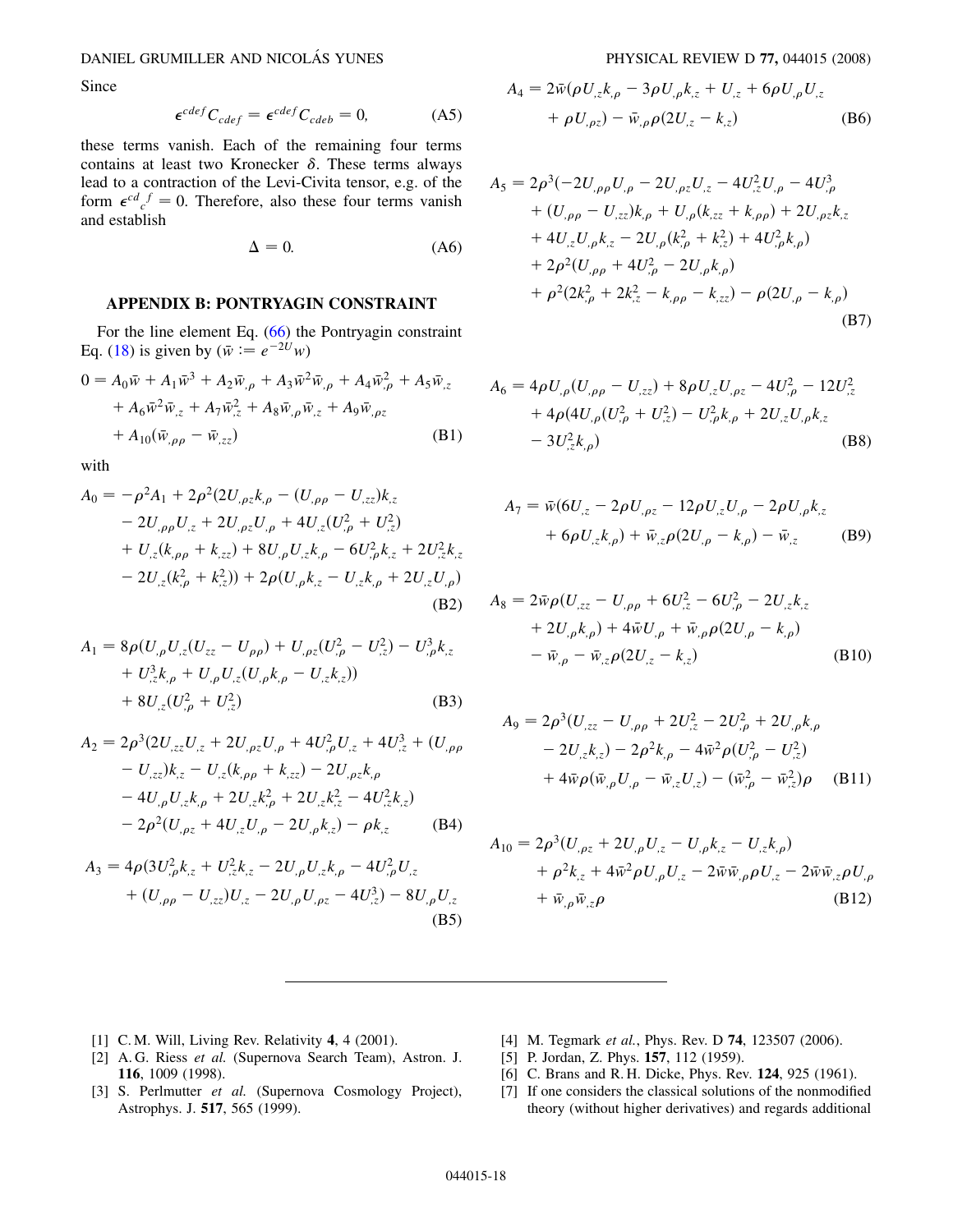terms as loop corrections, then no stability issues arise. In that case, additional (unstable) solutions must be considered spurious [\[94](#page-19-30)[,95\]](#page-19-31).

- <span id="page-18-0"></span>[8] R. P. Woodard, Lect. Notes Phys. **720**, 403 (2007).
- <span id="page-18-1"></span>[9] R. Jackiw and S. Y. Pi, Phys. Rev. D **68**, 104012 (2003).
- <span id="page-18-2"></span>[10] L. Alvarez-Gaume and E. Witten, Nucl. Phys. **B234**, 269 (1984).
- <span id="page-18-3"></span>[11] J. S. Bell and R. Jackiw, Nuovo Cimento A **60**, 47 (1969).
- <span id="page-18-4"></span>[12] M. B. Green, J. H. Schwarz, and E. Witten, *Superstring Theory. Vol. 2: Loop Amplitides, Anomalies and Phenomenology*, Cambridge Monographs On Mathematical Physics (Cambridge University Press, Cambridge, England, 1987).
- <span id="page-18-5"></span>[13] S. H. S. Alexander, J. Gates, and S. James, J. Cosmol. Astropart. Phys. 06 (2006) 018.
- <span id="page-18-6"></span>[14] A. Lue, L.-M. Wang, and M. Kamionkowski, Phys. Rev. Lett. **83**, 1506 (1999).
- [15] M. Li, J.-Q. Xia, H. Li, and X. Zhang, Phys. Lett. B **651**, 357 (2007).
- <span id="page-18-7"></span>[16] S. H. S. Alexander, arXiv:hep-th/0601034.
- <span id="page-18-8"></span>[17] S. H. S. Alexander, M. E. Peskin, and M. M. Sheik-Jabbari, Phys. Rev. Lett. **96**, 081301 (2006).
- <span id="page-18-9"></span>[18] S. Alexander and J. Martin, Phys. Rev. D **71**, 063526 (2005).
- <span id="page-18-12"></span>[19] S. Alexander and N. Yunes, Phys. Rev. Lett. **99**, 241101 (2007).
- <span id="page-18-10"></span>[20] S. Alexander and N. Yunes, Phys. Rev. D **75**, 124022 (2007).
- <span id="page-18-11"></span>[21] S. Alexander, L. S. Finn, and N. Yunes, arXiv:0712.2542.
- <span id="page-18-13"></span>[22] T.L. Smith, A.L. Erickcek, R.R. Caldwell, and M. Kamionkowski, Phys. Rev. D **77**, 024015 (2008).
- <span id="page-18-14"></span>[23] D. Guarrera and A. J. Hariton, Phys. Rev. D **76**, 044011 (2007).
- [24] V. A. Kostelecky, Phys. Rev. D **69**, 105009 (2004).
- [25] T. Mariz, J. R. Nascimento, E. Passos, and R. F. Ribeiro, Phys. Rev. D **70**, 024014 (2004).
- [26] R. Bluhm and V. A. Kostelecky, Phys. Rev. D **71**, 065008 (2005).
- [27] C. Eling, T. Jacobson, and D. Mattingly, arXiv:gr-qc/ 0410001.
- <span id="page-18-32"></span>[28] S.H.S. Alexander, M.E. Peskin, and M.M. Sheikh-Jabbari, Phys. Rev. Lett. **96**, 081301 (2006).
- [29] D. H. Lyth, C. Quimbay, and Y. Rodriguez, J. High Energy Phys. 03 (2005) 016.
- [30] D. Mattingly, Living Rev. Relativity **8**, 5 (2005).
- [31] R. Lehnert, arXiv:gr-qc/0602073.
- [32] A. J. Hariton and R. Lehnert, Phys. Lett. A **367**, 11 (2007).
- [33] S. H. Alexander, M. E. Peskin, and M. M. Sheikh-Jabbari, arXiv:hep-ph/0701139.
- <span id="page-18-35"></span>[34] K. Konno, T. Matsuyama, and S. Tanda, Phys. Rev. D **76**, 024009 (2007).
- [35] W. Fischler and S. Paban, J. High Energy Phys. 10 (2007) 066.
- <span id="page-18-16"></span><span id="page-18-15"></span>[36] B. Tekin, Phys. Rev. D **77**, 024005 (2008).
- [37] R. H. Brandenberger and C. Vafa, Nucl. Phys. **B316**, 391 (1989).
- [38] A. A. Tseytlin and C. Vafa, Nucl. Phys. **B372**, 443 (1992).
- [39] A. Nayeri, R. H. Brandenberger, and C. Vafa, Phys. Rev. Lett. **97**, 021302 (2006).
- [40] C.-Y. Sun and D.-H. Zhang, arXiv:hep-th/0611101.
- [41] D. H. Wesley, P. J. Steinhardt, and N. Turok, Phys. Rev. D **72**, 063513 (2005).
- [42] S. Alexander, R. H. Brandenberger, and D. Easson, Phys. Rev. D **62**, 103509 (2000).
- [43] R. Brandenberger, D. A. Easson, and D. Kimberly, Nucl. Phys. **B623**, 421 (2002).
- [44] T. Battefeld and S. Watson, Rev. Mod. Phys. **78**, 435 (2006).
- [45] R. H. Brandenberger, A. Nayeri, S. P. Patil, and C. Vafa, Int. J. Mod. Phys. A **22**, 3621 (2007).
- [46] R. Brandenberger, Mod. Phys. Lett. A **22**, 1875 (2007).
- <span id="page-18-17"></span>[47] P. Brax, C. van de Bruck, and A.-C. Davis, Rep. Prog. Phys. **67**, 2183 (2004).
- <span id="page-18-18"></span>[48] L. Randall and R. Sundrum, Phys. Rev. Lett. **83**, 3370 (1999).
- <span id="page-18-19"></span>[49] L. Randall and R. Sundrum, Phys. Rev. Lett. **83**, 4690 (1999).
- <span id="page-18-20"></span>[50] B. Aschenbach, arXiv:0710.3454.
- <span id="page-18-21"></span>[51] The conclusion that stationary and axisymmetric solutions to the modified field equations do not exist is in agreement with [[34](#page-18-35)]. However, this fact does not lead to the conclusion that spinning BHs cannot exist in the modified theory, as implied in [[34](#page-18-35)]. In fact, an approximate solution that can represent a spinning BH in CS gravity has already been found in the far-field [[20](#page-18-10),[22\]](#page-18-13).
- <span id="page-18-22"></span>[52] C. W. Misner, K. Thorne, and J. A. Wheeler, *Gravitation* (Freeman, San Francisco, 1973).
- <span id="page-18-23"></span>[53] GRTENSORII, this is a package which runs within MAPLE but distinct from packages distributed with MAPLE. It is distributed freely on the World-Wide-Web from the address: http://grtensor.org.
- <span id="page-18-24"></span>[54] There is a relative sign difference in the CS correction to the action compared to [\[9\]](#page-18-1). This minus sign is included in order to obtain the same equations of motion as in [[9\]](#page-18-1), correcting a minor typo.
- <span id="page-18-25"></span>[55] We prefer to work with tensors rather than with tensor densities in this paper, so some expressions might appear to differ by factors of  $\sqrt{-g}$  from [[9\]](#page-18-1). -----<br>ה -
- <span id="page-18-26"></span>[56] If  $\nabla_a K^a$  is converted into  $1/\sqrt{g} \partial_a(\sqrt{g} K^a)$  the results (2.4) -<br>-<br>---<br>-<br>ጣ and (2.5) of [\[9](#page-18-1)] are recovered.
- <span id="page-18-27"></span>[57] In the original work of [\[9\]](#page-18-1), this tensor was called "Cotton" tensor'' because it shares similarities with the 3 dimensional Cotton tensor. However, the notion of a higher-dimensional Cotton tensor already exists [\[96\]](#page-19-32) and differs from the definition of  $C_{ab}$ , which is why we refer to Eq.  $(12)$  $(12)$  $(12)$  as a "C-tensor."
- <span id="page-18-28"></span>[58] The quantity  $v_a$  is sometimes referred to as an *embedding coordinate* since it embeds the 3-dimensional CS theory into a 4-dimensional spacetime.
- <span id="page-18-29"></span>[59] When  $v_a = 0$  then  $\theta$  is constant and the Pontryagin term becomes a topological term not contributing to the field equations.
- <span id="page-18-30"></span>[60] J. W. York, Jr., Phys. Rev. Lett. **28**, 1082 (1972).
- <span id="page-18-31"></span>[61] G. W. Gibbons and S. W. Hawking, Phys. Rev. D **15**, 2752 (1977).
- <span id="page-18-33"></span>[62] R. Penrose and W. Rindler, *Spinors and Space-Time II* (Cambridge University Press, Cambridge, England, 1986).
- <span id="page-18-34"></span>[63] H. Stephani, D. Kramer, M. MacCallum, C. Hoenselaers, and E. Herlt, *Exact Solutions of Einstein's Field Equations* (Cambridge University Press, Cambridge, England, 2003).